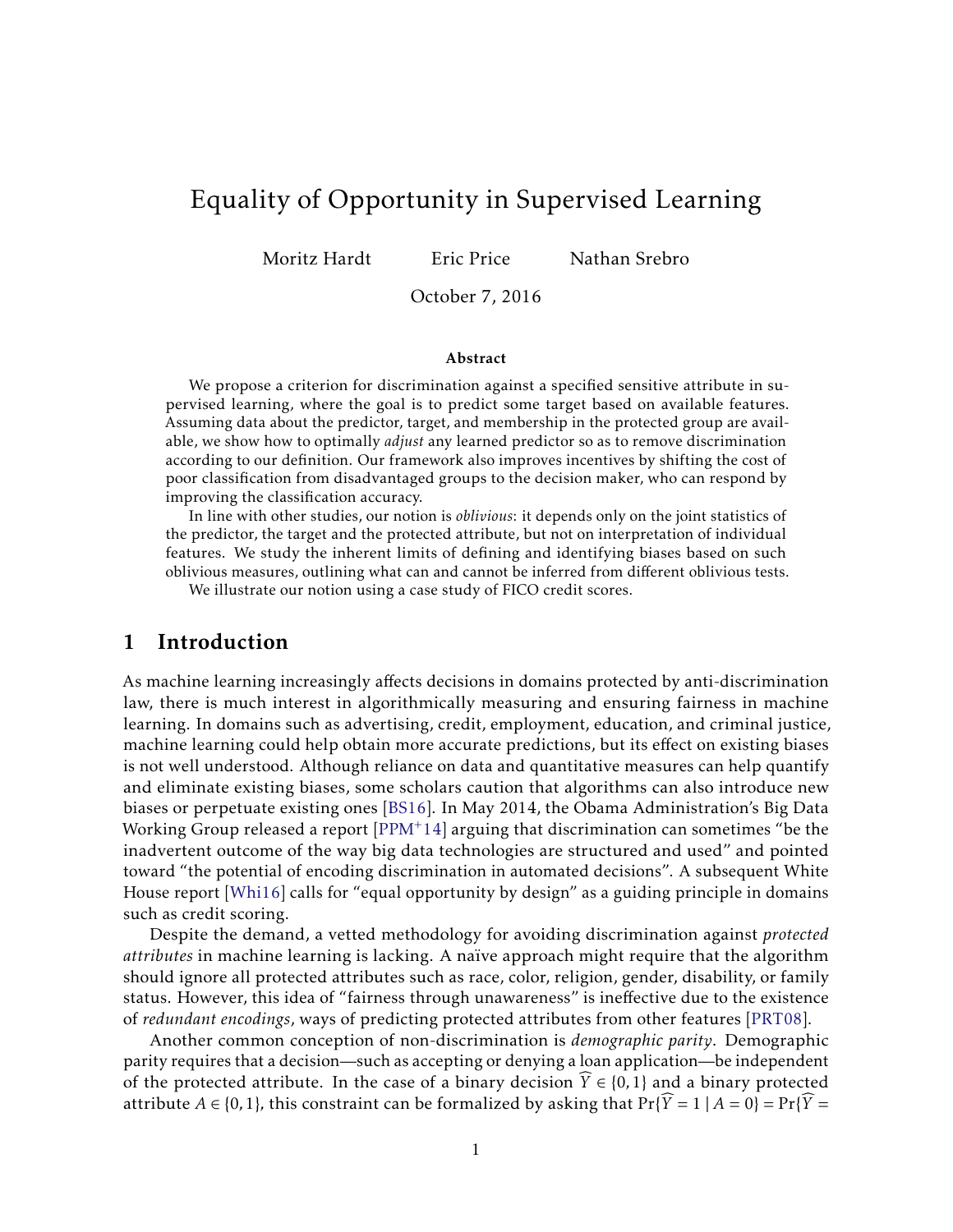1 | *A* = 1}*.* In other words, membership in a protected class should have no correlation with the decision. Through its various equivalent formalizations this idea appears in numerous papers. Unfortunately, as was already argued by Dwork et al.  $[DHP^+12]$  $[DHP^+12]$ , the notion is seriously flawed on two counts. First, it doesn't ensure fairness. Indeed, the notion permits that we accept qualified applicants in the demographic  $A = 0$ , but unqualified individuals in  $A = 1$ , so long as the percentages of acceptance match. This behavior can arise naturally, when there is little or no training data available within  $A = 1$ . Second, demographic parity often cripples the utility that we might hope to achieve. Just imagine the common scenario in which the target variable *Y*—whether an individual actually defaults or not—is correlated with *A.* Demographic parity would not allow the ideal predictor  $\hat{Y} = Y$ , which can hardly be considered discriminatory as it represents the actual outcome. As a result, the loss in utility of introducing demographic parity can be substantial.

In this paper, we consider non-discrimination from the perspective of supervised learning, where the goal is to predict a true outcome *Y* from features *X* based on labeled training data, while ensuring they are "non-discriminatory" with respect to a specified protected attribute *A*. As in the usual supervised learning setting, we assume that we have access to labeled training data, in our case indicating also the protected attribute *A*. That is, to samples from the joint distribution of  $(X, A, Y)$ . This data is used to construct a predictor  $\widehat{Y}(X)$  or  $\widehat{Y}(X, A)$ , and we also use such data to test whether it is unfairly discriminatory.

Unlike demographic parity, our notion always allows for the perfectly accurate solution of  $\overline{Y} = Y$ . More broadly, our criterion is easier to achieve the more accurate the predictor  $\overline{Y}$ is, aligning fairness with the central goal in supervised learning of building more accurate predictors.

The notion we propose is "oblivious", in that it is based only on the joint distribution, or joint statistics, of the true target *Y*, the predictions  $\widehat{Y}$ , and the protected attribute *A*. In particular, it does not evaluate the features in *X* nor the functional form of the predictor  $Y(X)$  nor how it was derived. This matches other tests recently proposed and conducted, including demographic parity and different analyses of common risk scores. In many cases, only oblivious analysis is possible as the functional form of the score and underlying training data are not public. The only information about the score is the score itself, which can then be correlated with the target and protected attribute. Furthermore, even if the features or the functional form are available, going beyond oblivious analysis essentially requires subjective interpretation or casual assumptions about specific features, which we aim to avoid.

#### 1.1 Summary of our contributions

We propose a simple, interpretable, and actionable framework for measuring and removing discrimination based on protected attributes. We argue that, unlike demographic parity, our framework provides a meaningful measure of discrimination, while demonstrating in theory and experiment that we also achieve much higher utility. Our key contributions are as follows:

• We propose an easily checkable and interpretable notion of avoiding discrimination based on protected attributes. Our notion enjoys a natural interpretation in terms of graphical dependency models. It can also be viewed as shifting the burden of uncertainty in classification from the protected class to the decision maker. In doing so, our notion helps to incentivize the collection of better features, that depend more directly on the target rather then the protected attribute, and of data that allows better prediction for all protected classes.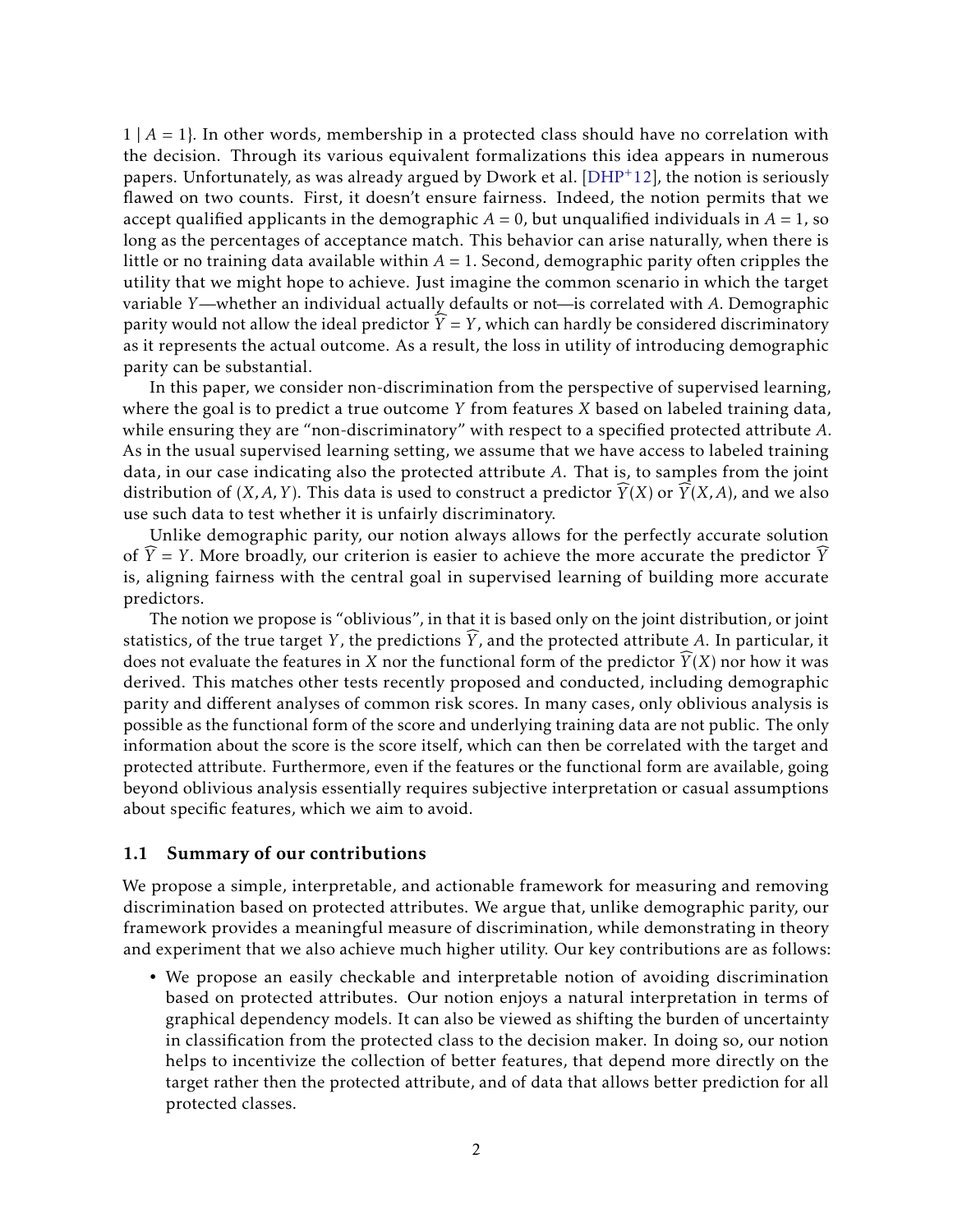- We give a simple and effective framework for constructing classifiers satisfying our criterion from an arbitrary learned predictor. Rather than changing a possibly complex training pipeline, the result follows via a simple post-processing step that minimizes the loss in utility.
- We show that the Bayes optimal non-discriminating (according to our definition) classifier is the classifier derived from any Bayes optimal (not necessarily non-discriminating) regressor using our post-processing step. Moreover, we quantify the loss that follows from imposing our non-discrimination condition in case the score we start from deviates from Bayesian optimality. This result helps to justify the approach of deriving a fair classifier via post-processing rather than changing the original training process.
- We capture the inherent limitations of our approach, as well as any other oblivious approach, through a non-identifiability result showing that different dependency structures with possibly different intuitive notions of fairness cannot be separated based on any oblivious notion or test.

Throughout our work, we assume a source distribution over (*Y ,X,A*), where *Y* is the target or true outcome (e.g. "default on loan"), *X* are the available features, and *A* is the protected attribute. Generally, the features *X* may be an arbitrary vector or an abstract object, such as an image. Our work does not refer to the particular form *X* has.

The objective of supervised learning is to construct a (possibly randomized) predictor  $\widehat{Y}$  = *f* (*X,A*) that predicts *Y* as is typically measured through a loss function. Furthermore, we would like to require that  $\widehat{Y}$  *does not discriminate with respect to A*, and the goal of this paper is to formalize this notion.

## 2 Equalized odds and equal opportunity

We now formally introduce our first criterion.

**Definition 2.1** (Equalized odds). We say that a predictor  $\widehat{Y}$  satisfies *equalized odds* with respect to protected attribute A and outcome *Y*, if  $\widehat{Y}$  and A are independent conditional on *Y*.

Unlike demographic parity, equalized odds allows  $\widehat{Y}$  to depend on *A* but only through the target variable *Y .* As such, the definition encourages the use of features that allow to directly predict *Y ,* but prohibits abusing *A* as a proxy for *Y .*

As stated, equalized odds applies to targets and protected attributes taking values in any space, including binary, multi-class, continuous or structured settings. The case of binary random variables *Y*,  $\widehat{Y}$  and *A* is of central importance in many applications, encompassing the main conceptual and technical challenges. As a result, we focus most of our attention on this case, in which case equalized odds are equivalent to:

$$
\Pr\left\{\widehat{Y} = 1 \mid A = 0, Y = y\right\} = \Pr\left\{\widehat{Y} = 1 \mid A = 1, Y = y\right\}, \quad y \in \{0, 1\}
$$

For the outcome  $y = 1$ , the constraint requires that  $\widehat{Y}$  has equal *true positive rates* across the two demographics  $A = 0$  and  $A = 1$ . For  $y = 0$ , the constraint equalizes *false positive rates*. The definition aligns nicely with the central goal of building highly accurate classifiers, since  $\hat{Y} = Y$ is always an acceptable solution. However, equalized odds enforces that the accuracy is equally high in all demographics, punishing models that perform well only on the majority.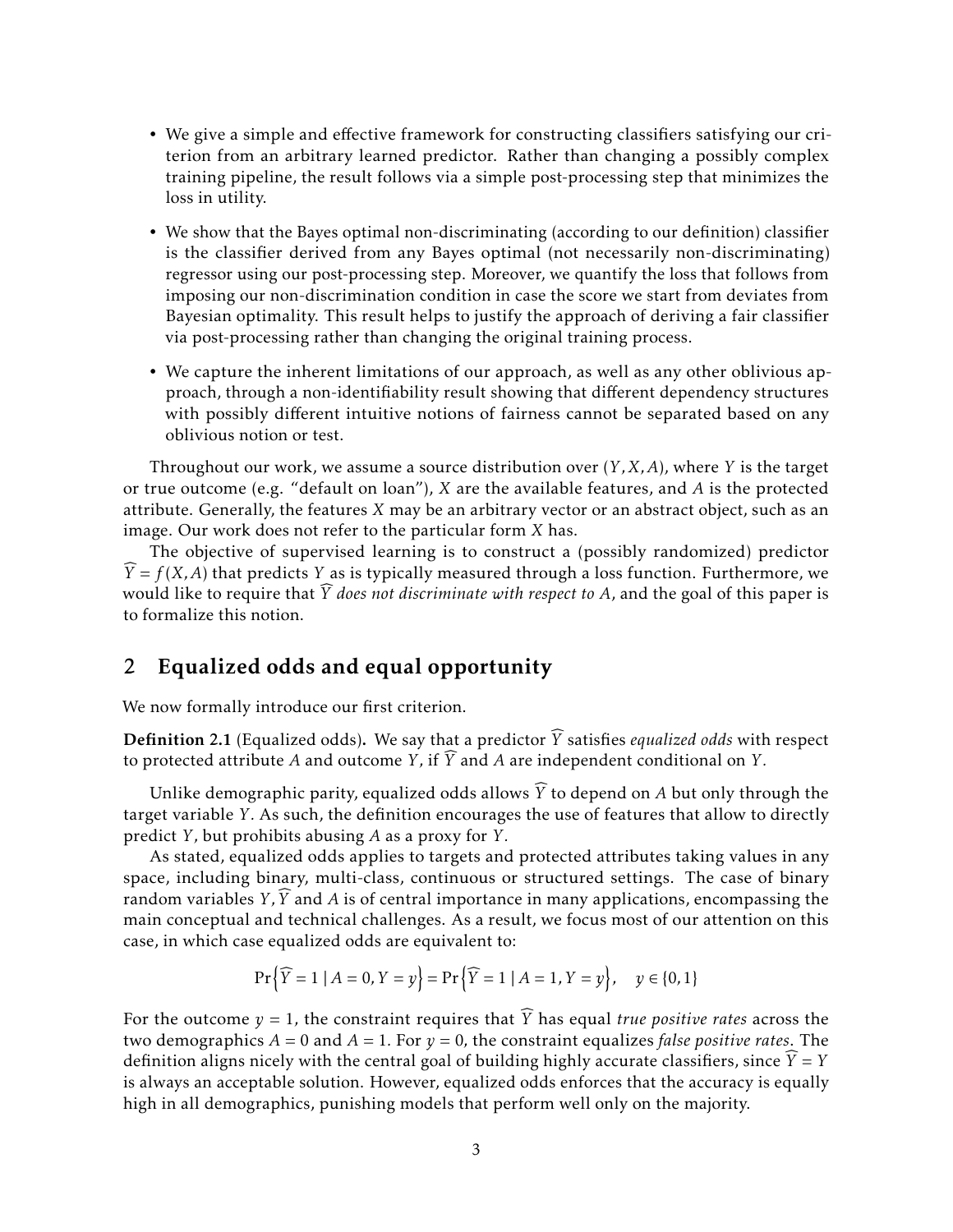#### 2.1 Equal opportunity

In the binary case, we often think of the outcome  $Y = 1$  as the "advantaged" outcome, such as "not defaulting on a loan", "admission to a college" or "receiving a promotion". A possible relaxation of equalized odds is to require non-discrimination only within the "advantaged" outcome group. That is, to require that people who pay back their loan, have an equal opportunity of getting the loan in the first place (without specifying any requirement for those that will ultimately default). This leads to a relaxation of our notion that we call "equal opportunity".

**Definition** 2.2 (Equal opportunity). We say that a binary predictor  $\widehat{Y}$  satisfies *equal opportunity* with respect to *A* and *Y* if  $Pr\left\{ \widehat{Y} = 1 \mid A = 0, Y = 1 \right\} = Pr\left\{ \widehat{Y} = 1 \mid A = 1, Y = 1 \right\}$ .

Equal opportunity is a weaker, though still interesting, notion of non-discrimination, and thus typically allows for stronger utility as we shall see in our case study.

#### 2.2 Real-valued scores

Even if the target is binary, a real-valued predictive score  $R = f(X, A)$  is often used (e.g. FICO) scores for predicting loan default), with the interpretation that higher values of *R* correspond to greater likelihood of *Y* = 1 and thus a bias toward predicting  $\widehat{Y}$  = 1. A binary classifier  $\widehat{Y}$  can be obtained by thresholding the score, i.e. setting  $\hat{Y} = \mathbb{I}{R > t}$  for some threshold *t*. Varying this threshold changes the trade-off between sensitivity (true positive rate) and specificity (true negative rate).

Our definition for equalized odds can be applied also to such score functions: a score *R* satisfies equalized odds if *R* is independent of *A* given *Y* . If a score obeys equalized odds, then any thresholding  $\hat{Y} = \mathbb{I}{R > t}$  of it also obeys equalized odds (as does any other predictor derived from *R* alone).

In Section [4,](#page-4-0) we will consider scores that might not satisfy equalized odds, and see how equalized odds predictors can be derived from them and the protected attribute *A*, by using different (possibly randomized) thresholds depending on the value of *A*. The same is possible for equality of opportunity without the need for randomized thresholds.

#### 2.3 Oblivious measures

As stated before, our notions of non-discrimination are *oblivious* in the following formal sense.

**Definition 2.3.** A property of a predictor  $\widehat{Y}$  or score *R* is said to be *oblivious* if it only depends on the joint distribution of  $(Y, A, \widehat{Y})$  or  $(Y, A, R)$ , respectively.

As a consequence of being oblivious, all the information we need to verify our definitions is contained in the *joint distribution* of predictor, protected group and outcome,  $(Y, A, Y)$ . In the binary case, when *A* and *Y* are reasonably well balanced, the joint distribution of  $(Y, A, Y)$  is determined by 8 parameters that can be estimated to very high accuracy from samples. We will therefore ignore the effect of finite sample perturbations and instead assume that we know the joint distribution of  $(Y, A, Y)$ .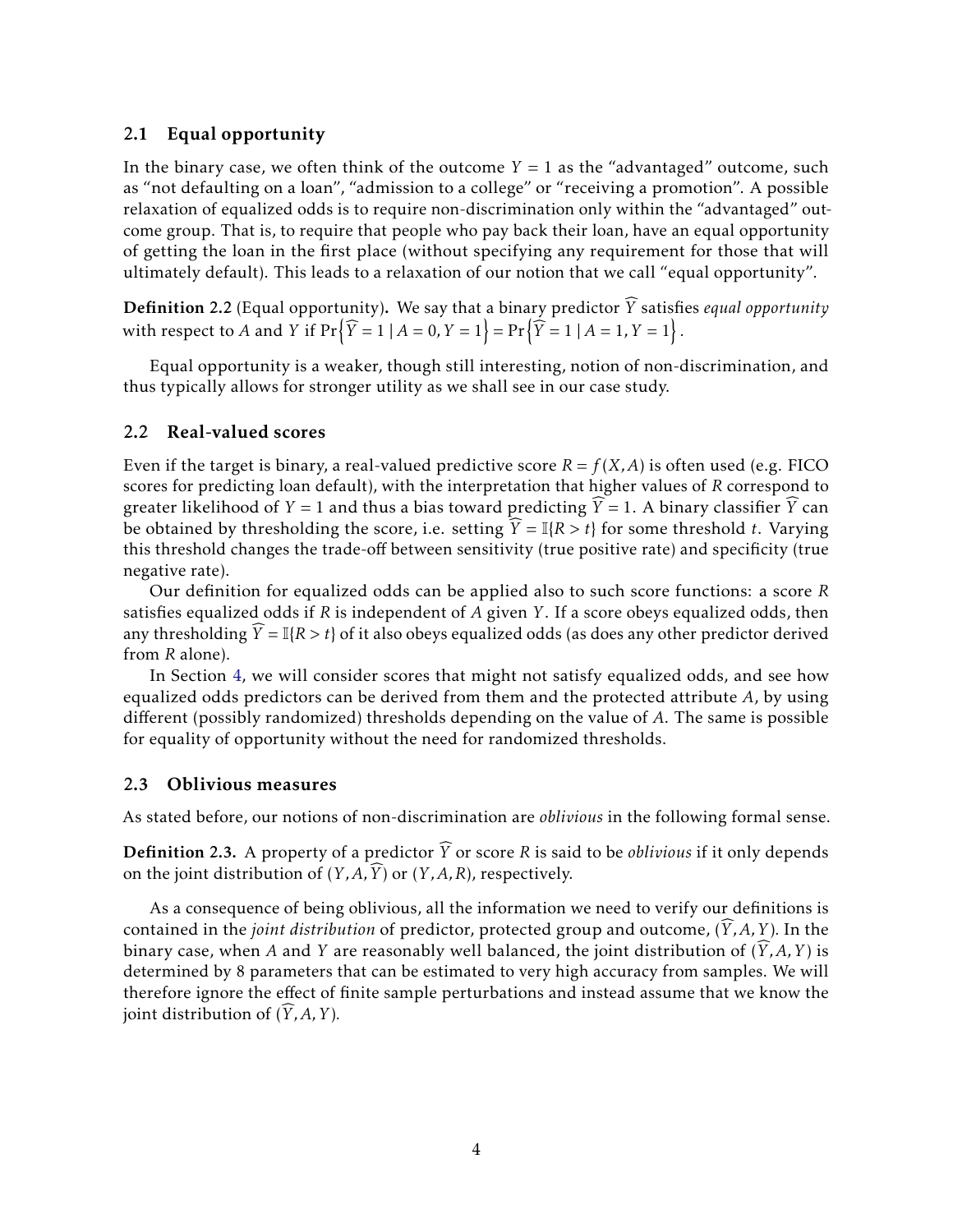## 3 Comparison with related work

There is much work on this topic in the social sciences and legal scholarship; we point the reader to Barocas and Selbst [\[BS16\]](#page-21-0) for an excellent entry point to this rich literature. See also the survey by Romei and Ruggieri [\[RR14\]](#page-21-5), and the references at <http://www.fatml.org/resources.html>.

In its various equivalent notions, demographic parity appears in many papers, such as [\[CKP09,](#page-21-6)  $Zli15$ , [BZVGRG15\]](#page-21-8) to name a few. Zemel et al.  $[ZWS^+13]$  $[ZWS^+13]$  propose an interesting way of achieving demographic parity by aiming to learn a representation of the data that is independent of the protected attribute, while retaining as much information about the features *X* as possible. Louizos et al.  $[LSL^+15]$  $[LSL^+15]$  extend on this approach with deep variational auto-encoders. Feldman et al. [\[FFM](#page-21-11)+15] propose a formalization of "limiting disparate impact". For binary classifiers, the condition states that  $Pr\left\{ \widehat{Y} = 1 \mid A = 0 \right\} \leq 0.8 \cdot Pr\left\{ \widehat{Y} = 1 \mid A = 1 \right\}$ . The authors argue that this corresponds to the "80% rule" in the legal literature. The notion differs from demographic parity mainly in that it compares the probabilities as a ratio rather than additively, and in that it allows a one-sided violation of the constraint.

While simple and seemingly intuitive, demographic parity has serious conceptual limitations as a fairness notion, many of which were pointed out in work of Dwork et al. [\[DHP](#page-21-4)+12]. In our experiments, we will see that demographic parity also falls short on utility. Dwork et al. [\[DHP](#page-21-4)+12] argue that a sound notion of fairness must be *task-specific*, and formalize fairness based on a hypothetical similarity measure  $d(x, x')$  requiring similar individuals to receive a similar distribution over outcomes. In practice, however, in can be difficult to come up with a suitable metric. Our notion is task-specific in the sense that it makes critical use of the final outcome *Y ,* while avoiding the difficulty of dealing with the features *X.*

In a recent concurrent work, Kleinberg, Mullainathan and Raghavan [\[KMR16\]](#page-21-12) showed that in general a score that is *calibrated within each group* does *not* satisfy a criterion equivalent to equalized odds for binary predictors. This result highlights that calibration alone does not imply non-discrimination according to our measure. Conversely, achieving equalized odds may in general compromise other desirable properties of a score.

Early work of Pedreshi et al. [\[PRT08\]](#page-21-3) and several follow-up works explore a logical rulebased approach to non-discrimination. These approaches don't easily relate to our statistical approach.

# <span id="page-4-0"></span>4 Achieving equalized odds and equality of opportunity

We now explain how to find an equalized odds or equal opportunity predictor  $\widetilde{Y}$  derived from a, possibly discriminatory, learned binary predictor  $\overline{Y}$  or score  $R$ . We envision that  $\overline{Y}$  or  $R$  are whatever comes out of the existing training pipeline for the problem at hand. Importantly, we do not require changing the training process, as this might introduce additional complexity, but rather only a post-learning step. In particular, we will construct a non-discriminating predictor which is derived from *Y* or *R*:

**Definition 4.1** (Derived predictor). A predictor  $\widetilde{Y}$  is *derived from a random variable* R and the *protected attribute A* if it is a possibly randomized function of the random variables (*R,A*) alone. In particular, *Y* is independent of *X* conditional on (*R*, *A*).

The definition asks that the value of a derived predictor  $\widetilde{Y}$  should only depend on *R* and the protected attribute, though it may introduce additional randomness. But the formulation of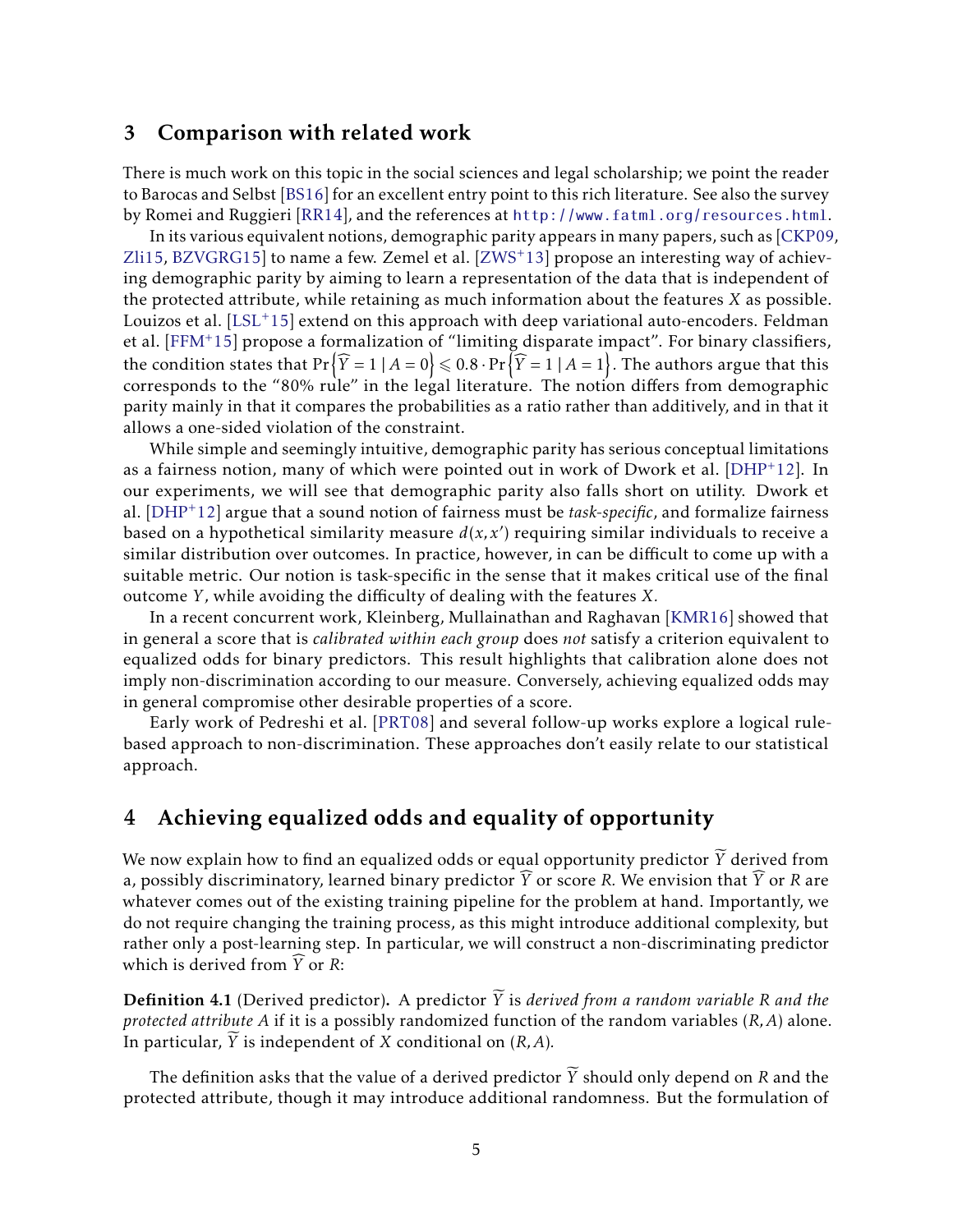*Y* (that is, the function applied to the values of *R* and *A*), depends on information about the joint distribution of (*R,A,Y* )*.* In other words, this joint distribution (or an empirical estimate of it) is required at training time in order to construct the predictor  $Y$ , but at prediction time we only have access to values of (*R,A*). No further data about the underlying features *X*, nor their distribution, is required.

Loss minimization. It is always easy to construct a trivial predictor satisfying equalized odds, by making decisions independent of *X,A* and *R*. For example, using the constant predictor  $Y = 0$  or  $Y = 1$ . The goal, of course, is to obtain a *good* predictor satisfying the condition. To quantify the notion of "good", we consider a loss function  $\ell \colon \{0,1\}^2 \to \mathbb{R}$  that takes a pair of labels and returns a real number  $\ell(\widehat{v},v) \in \mathbb{R}$  which indicates the loss (or cost, or undesirability) of predicting  $\widehat{\mathbf{y}}$  when the correct label is *y*. Our goal is then to design derived predictors *Y* that minimize the expected loss  $\mathbb{E}\ell(Y, Y)$  subject to one of our definitions.

## 4.1 Deriving from a binary predictor

We will first develop an intuitive geometric solution in the case where we adjust a binary predictor *Y*b and *A* is a binary protected attribute The proof generalizes directly to the case of a discrete protected attribute with more than two values. For convenience, we introduce the notation

$$
\gamma_a(\widehat{Y}) \stackrel{\text{def}}{=} \left( \Pr\left\{ \widehat{Y} = 1 \mid A = a, Y = 0 \right\}, \Pr\left\{ \widehat{Y} = 1 \mid A = a, Y = 1 \right\} \right). \tag{4.1}
$$

The first component of  $\gamma_a(Y)$  is the *false positive rate* of *Y* within the demographic satisfying *A* = *a*. Similarly, the second component is the *true positive rate* of  $\hat{Y}$  within  $\hat{A} = \hat{a}$ . Observe that we can calculate  $\gamma_a(Y)$  given the joint distribution of  $(Y, A, Y)$ . The definitions of equalized odds and equal opportunity can be expressed in terms of  $\gamma(\bar{Y})$ , as formalized in the following straight-forward Lemma:

<span id="page-5-0"></span>**Lemma 4.2.** A predictor  $\widehat{Y}$  satisfies:

- *1. equalized odds if and only if*  $\gamma_0(\widehat{Y}) = \gamma_1(\widehat{Y})$ *, and*
- *2. equal opportunity if and only if*  $\gamma_0(\widehat{Y})$  *and*  $\gamma_1(\widehat{Y})$  *agree in the second component, i.e.,*  $\gamma_0(\widehat{Y})_2 =$  $\gamma_1(\overline{Y})_2$ .

For  $a \in \{0, 1\}$ , consider the two-dimensional convex polytope defined as the convex hull of four vertices:

$$
P_a(\widehat{Y}) \stackrel{\text{def}}{=} \text{convhull}\left\{(0,0), \gamma_a(\widehat{Y}), \gamma_a(1-\widehat{Y}), (1,1)\right\}
$$
(4.2)

Our next lemma shows that  $P_0(\widehat{Y})$  and  $P_1(\widehat{Y})$  characterize exactly the trade-offs between false positives and true positives that we can achieve with any derived classifier. The polytopes are visualized in Figure [1.](#page-6-0)

# <span id="page-5-1"></span>**Lemma 4.3.** A predictor  $\widetilde{Y}$  is derived if and only if for all  $a \in \{0,1\}$ , we have  $\gamma_a(\widetilde{Y}) \in P_a(\widehat{Y})$ .

*Proof.* Since a derived predictor  $\widetilde{Y}$  can only depend on  $(\widetilde{Y}, A)$  and these variables are binary, the predictor  $\widetilde{Y}$  is completely described by four parameters in [0,1] corresponding to the probabilities  $Pr\left\{ \widetilde{Y} = 1 \mid \widehat{Y} = \widehat{y}, A = a \right\}$  for  $\widehat{y}, a \in \{0, 1\}$ . Each of these parameter choices leads to one of the points in  $P_a(Y)$  and every point in the convex hull can be achieved by some parameter setting.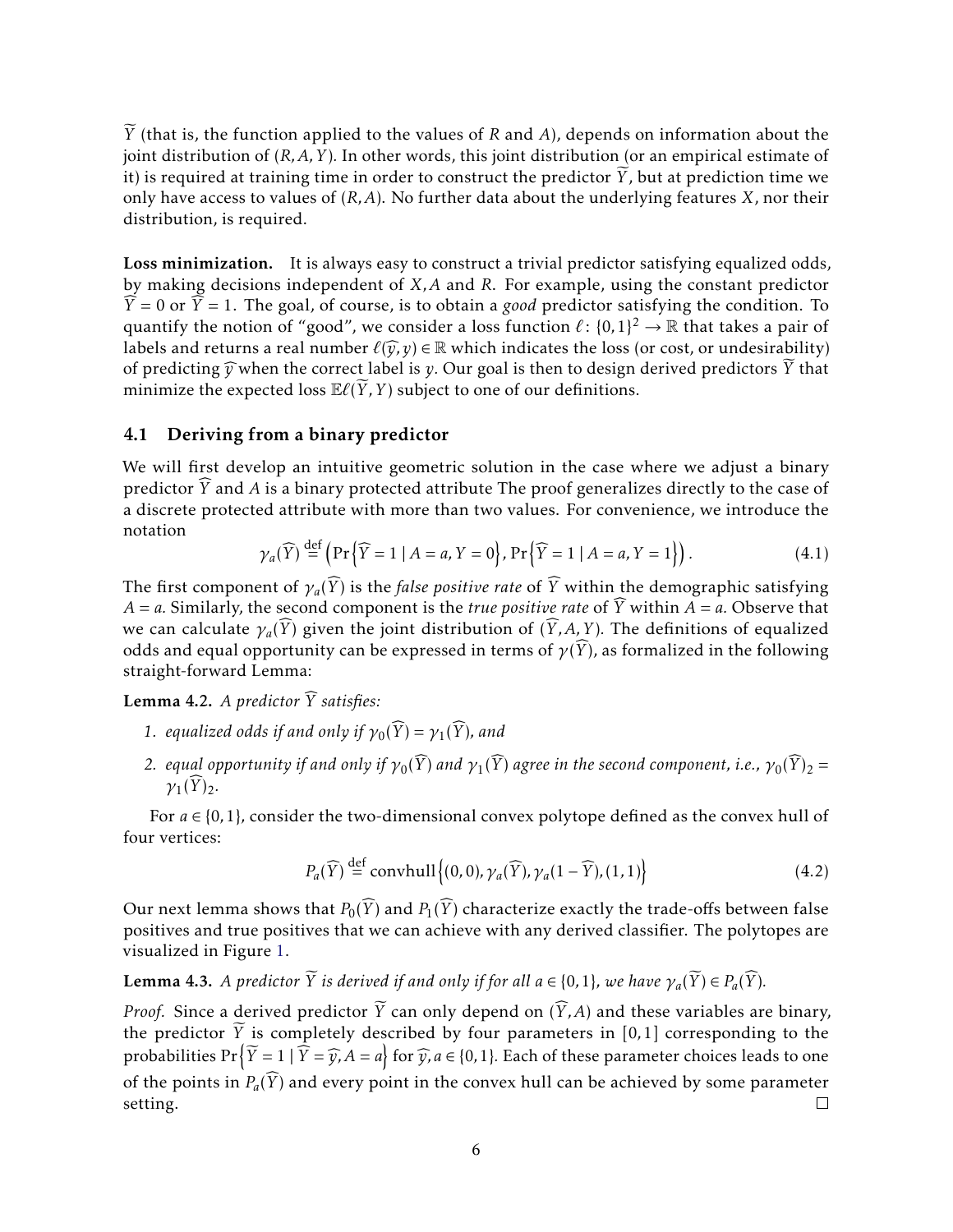<span id="page-6-0"></span>

Figure 1: Finding the optimal equalized odds predictor (left), and equal opportunity predictor (right).

Combining Lemma [4.2](#page-5-0) with Lemma [4.3,](#page-5-1) we see that the following optimization problem gives the optimal derived predictor with equalized odds:

$$
\min_{\widetilde{Y}} \quad \mathbb{E}\ell(\widetilde{Y}, Y) \tag{4.3}
$$

$$
\text{s.t.} \quad \forall a \in \{0, 1\} : \gamma_a(\widetilde{Y}) \in P_a(\widehat{Y}) \tag{derived}
$$

<span id="page-6-1"></span>
$$
\gamma_0(Y) = \gamma_1(Y) \tag{equalized odds}
$$

Figure [1](#page-6-0) gives a simple geometric picture for the solution of the linear program whose guarantees are summarized next.

<span id="page-6-2"></span>Proposition 4.4. *The optimization problem* [\(4.3\)](#page-6-1) *is a linear program in four variables whose coefficients can be computed from the joint distribution of*  $(\widehat{Y}, A, Y)$ *. Moreover, its solution is an optimal equalized odds predictor derived from*  $\widehat{Y}$  *and*  $A$ .

*Proof of Proposition [4.4.](#page-6-2)* The second claim follows by combining Lemma [4.2](#page-5-0) with Lemma [4.3.](#page-5-1) To argue the first claim, we saw in the proof of Lemma [4.3](#page-5-1) that a derived predictor is specified by four parameters and the constraint region is an intersection of two-dimensional linear constraints. It remains to show that the objective function is a linear function in these parameters. Writing out the objective, we have

$$
\mathbb{E}\Big[\ell(\widetilde{Y},Y)\Big]=\sum_{y,y'\in\{0,1\}}\ell(y,y')\Pr\left\{\widetilde{Y}=y',Y=y\right\}.
$$

Further,

$$
\Pr\left\{\widetilde{Y} = y', Y = y\right\} = \Pr\left\{\widetilde{Y} = y', Y = y \mid \widetilde{Y} = \widehat{Y}\right\} \Pr\left\{\widetilde{Y} = \widehat{Y}\right\} \n+ \Pr\left\{\widetilde{Y} = y', Y = y \mid \widetilde{Y} \neq \widehat{Y}\right\} \Pr\left\{\widetilde{Y} \neq \widehat{Y}\right\} \n= \Pr\left\{\widetilde{Y} = y', Y = y\right\} \Pr\left\{\widetilde{Y} = \widehat{Y}\right\} + \Pr\left\{\widetilde{Y} = 1 - y', Y = y\right\} \Pr\left\{\widetilde{Y} \neq \widehat{Y}\right\}.
$$

All probabilities in the last line that do not involve  $\widetilde{Y}$  can be computed from the joint distribution. The probabilities that do involve  $\widetilde{Y}$  are each a linear function of the parameters that specify  $\widetilde{Y}$ .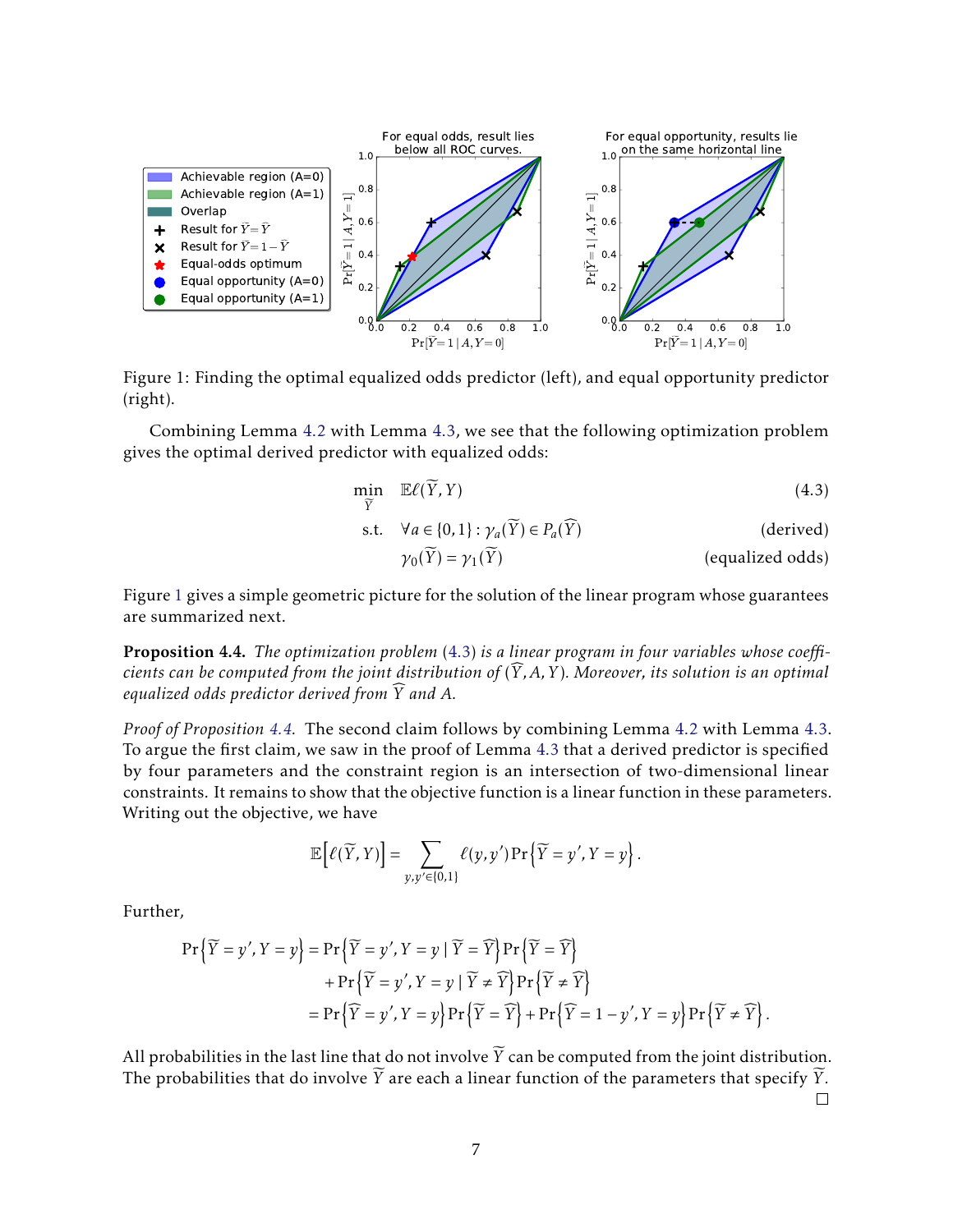The corresponding optimization problem for equation opportunity is the same except that it has a weaker constraint  $\gamma_0(\widetilde{Y})_2 = \gamma_1(\widetilde{Y})_2$ . The proof is analogous to that of Proposition [4.4.](#page-6-2) Figure [1](#page-6-0) explains the solution geometrically.

## <span id="page-7-0"></span>4.2 Deriving from a score function

We now consider deriving non-discriminating predictors from a real valued score  $R \in [0,1]$ . The motivation is that in many realistic scenarios (such as FICO scores), the data are summarized by a one-dimensional score function and a decision is made based on the score, typically by thresholding it. Since a continuous statistic can carry more information than a binary outcome *Y* , we can hope to achieve higher utility when working with *R* directly, rather then with a binary predictor *Y*.

A "protected attribute blind" way of deriving a binary predictor from *R* would be to threshold it, i.e. using  $\hat{Y} = \mathbb{I}{R > t}$ . If *R* satisfied equalized odds, then so will such a predictor, and the optimal threshold should be chosen to balance false positive and false negatives so as to minimize the expected loss. When *R* does not already satisfy equalized odds, we might need to use different thresholds for different values of *A* (different protected groups), i.e.  $\overline{Y} = \mathbb{I}{R > t_A}$ . As we will see, even this might not be sufficient, and we might need to introduce additional randomness as in the preceding section.

Central to our study is the ROC (Receiver Operator Characteristic) curve of the score, which captures the false positive and true positive (equivalently, false negative) rates at different thresholds. These are curves in a two dimensional plane, where the horizontal axes is the false positive rate of a predictor and the vertical axes is the true positive rate. As discussed in the previous section, equalized odds can be stated as requiring the true positive and false positive rates,  $(\Pr{\widehat{Y} = 1 | Y = 0, A = a}, \Pr{\widehat{Y} = 1 | Y = 1, A = a})$ , agree between different values of *a* of the protected attribute. That is, that for all values of the protected attribute, the conditional behavior of the predictor is at exactly the same point in this space. We will therefor consider the *A*-conditional ROC curves

$$
C_a(t) \stackrel{\text{def}}{=} \Big(\Pr\Big\{\widehat{R} > t \mid A = a, Y = 0\Big\}, \Pr\Big\{\widehat{R} > t \mid A = a, Y = 1\Big\}\Big).
$$

Since the ROC curves exactly specify the conditional distributions *R*|*A,Y* , a score function obeys equalized odds if and only if the ROC curves for all values of the protected attribute agree, that is  $C_a(t) = C_{a'}(t)$  for all values of *a* and *t*. In this case, any thresholding of *R* yields an equalized odds predictor (all protected groups are at the same point on the curve, and the same point in false/true-positive plane).

When the ROC curves do not agree, we might choose different thresholds *t<sup>a</sup>* for the different protected groups. This yields different points on each *A*-conditional ROC curve. For the resulting predictor to satisfy equalized odds, these must be at the same point in the false/truepositive plane. This is possible only at points where all *A*-conditional ROC curves intersect. But the ROC curves might not all intersect except at the trivial endpoints, and even if they do, their point of intersection might represent a poor tradeoff between false positive and false negatives.

As with the case of correcting a binary predictor, we can use randomization to fill the span of possible derived predictors and allow for significant intersection in the false/true-positive plane. In particular, for every protected group *a*, consider the convex hull of the image of the conditional ROC curve:

$$
D_a \stackrel{\text{def}}{=} \text{convhull} \{ C_a(t) \colon t \in [0, 1] \} \tag{4.4}
$$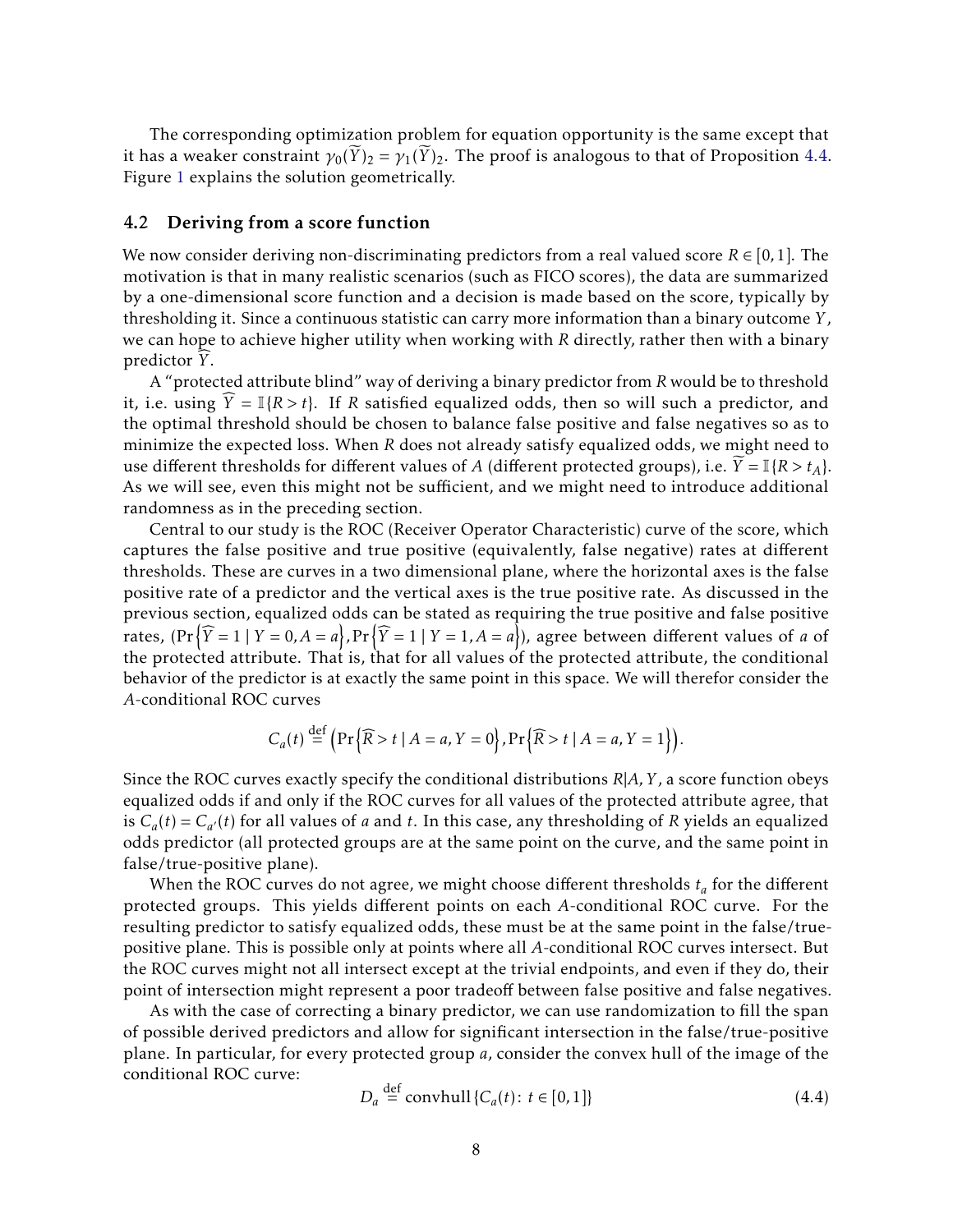<span id="page-8-0"></span>

Figure 2: Finding the optimal equalized odds threshold predictor (middle), and equal opportunity threshold predictor (right). For the equal opportunity predictor, within each group the cost for a given true positive rate is proportional to the horizontal gap between the ROC curve and the profit-maximizing tangent line (i.e., the two curves on the left plot), so it is a convex function of the true positive rate (right). This lets us optimize it efficiently with ternary search.

The definition of  $D_a$  is analogous to the polytope  $P_a$  in the previous section, except that here we do not consider points below the main diagonal (line from (0*,*0) to (1*,*1)), which are worse than "random guessing" and hence never desirable for any reasonable loss function.

Deriving an optimal equalized odds threshold predictor. Any point in the convex hull *D<sup>a</sup>* represents the false/true positive rates, conditioned on  $A = a$ , of a randomized derived predictor based on *R*. In particular, since the space is only two-dimensional, such a predictor  $\overline{Y}$  can always be taken to be a mixture of two threshold predictors (corresponding to the convex hull of two points on the ROC curve). Conditional on  $A = a$ , the predictor  $\widetilde{Y}$  behaves as

$$
\widetilde{Y} = \mathbb{I}\{R > T_a\},\,
$$

where  $T_a$  is a randomized threshold assuming the value  $\underline{t}_a$  with probability  $\underline{p}_a$  and the value  $\overline{t}_a$ with probability  $\overline{p}_a$ . In other words, to construct an equalized odds predictor, we should choose a point in the intersection of these convex hulls,  $\gamma = (\gamma_0, \gamma_1) \in \cap_a \overline{D}_a$ , and then for each protected group realize the true/false-positive rates *γ* with a (possible randomized) predictor  $\widetilde{Y}|(A = a) = \mathbb{I}\{R > T_a\}$  resulting in the predictor  $\widetilde{Y} = \Pr \mathbb{I}\{R > T_A\}$ . For each group *a*, we either use a fixed threshold  $T_a \equiv t_a$  or a mixture of two thresholds  $\underline{t}_a < \overline{t}_a$ . In the latter case, if  $A = a$  and  $R < t_a$  we always set  $Y = 0$ , if  $R > t_a$  we always set  $Y = 1$ , but if  $t_a < R < t_a$ , we flip a coin and set *Y* = 1 with probability  $p_a$ .

The feasible set of false/true positive rates of possible equalized odds predictors is thus the intersection of the areas under the *A*-conditional ROC curves, and above the main diagonal (see Figure [2\)](#page-8-0). Since for any loss function the optimal false/true-positive rate will always be on the upper-left boundary of this feasible set, this is effectively the ROC curve of the equalized odds predictors. This ROC curve is the pointwise minimum of all *A*-conditional ROC curves. The performance of an equalized odds predictor is thus determined by the minimum performance among all protected groups. Said differently, requiring equalized odds incentivizes the learner to build good predictors for *all* classes. For a given loss function, finding the optimal tradeoff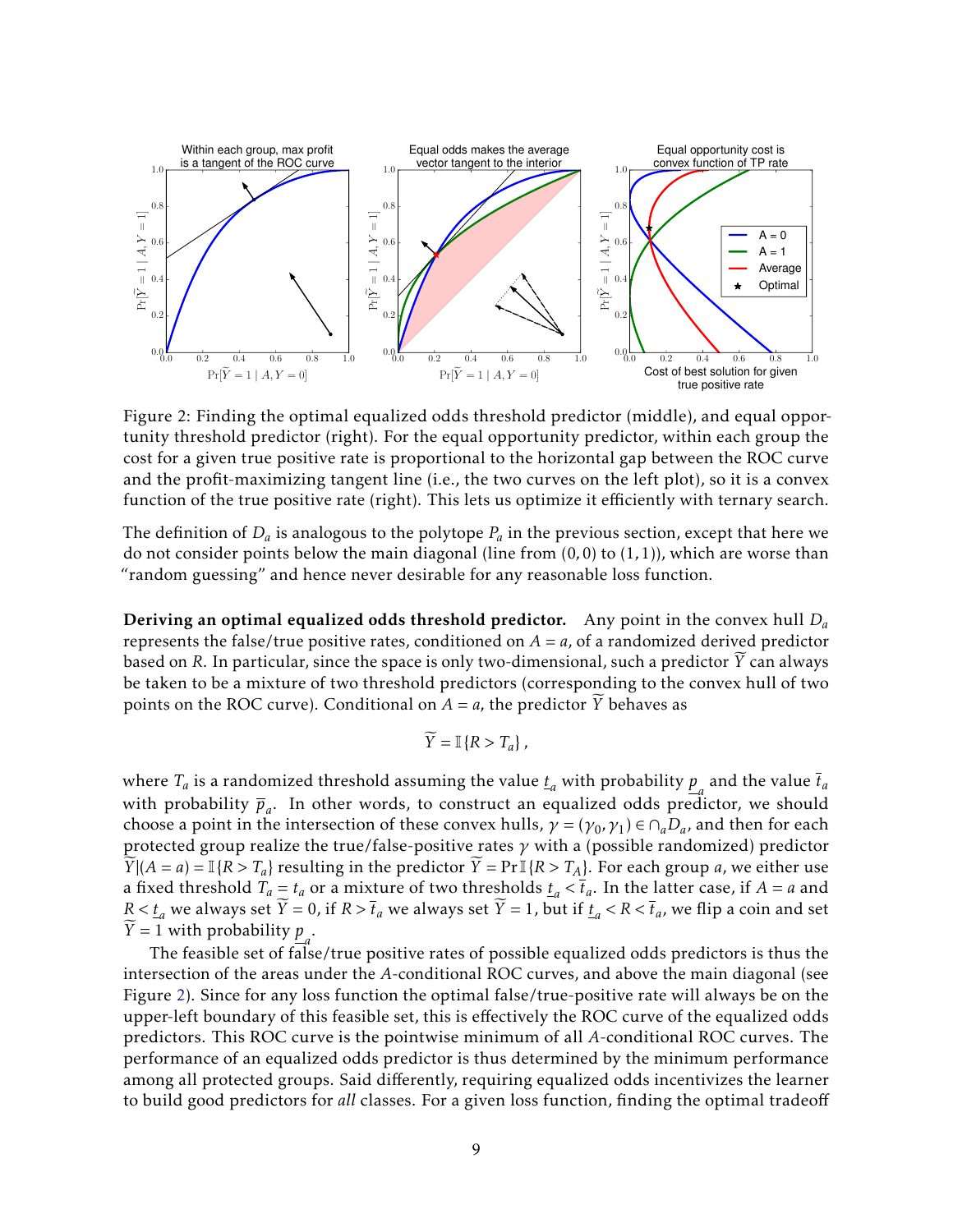amounts to optimizing (assuming w.l.o.g.  $\ell(0,0) = \ell(1,1) = 0$ ):

<span id="page-9-0"></span>
$$
\min_{\forall a:\ \gamma \in D_a} \gamma_0 \ell(1,0) + (1 - \gamma_1)\ell(0,1) \tag{4.5}
$$

This is no longer a linear program, since *D<sup>a</sup>* are not polytopes, or at least are not specified as such. Nevertheless, [\(4.5\)](#page-9-0) can be efficiently optimized numerically using ternary search.

Deriving an optimal equal opportunity threshold predictor. The construction follows the same approach except that there is one fewer constraint. We only need to find points on the conditional ROC curves that have the same true positive rates in both groups. Assuming continuity of the conditional ROC curves, this means we can always find points on the boundary of the conditional ROC curves. In this case, no randomization is necessary. The optimal solution corresponds to two deterministic thresholds, one for each group. As before, the optimization problem can be solved efficiently using ternary search over the target true positive value. Here we use, as Figure [2](#page-8-0) illustrates, that the cost of the best solution is convex as a function of its true positive rate.

## 5 Bayes optimal predictors

In this section, we develop the theory a theory for non-discriminating Bayes optimal classification. We will first show that a Bayes optimal equalized odds predictor can be obtained as an derived threshold predictor of the Bayes optimal regressor. Second, we quantify the loss of deriving an equalized odds predictor based on a regressor that deviates from the Bayes optimal regressor. This can be used to justify the approach of first training classifiers without any fairness constraint, and then deriving an equalized odds predictor in a second step.

Definition 5.1 (Bayes optimal regressor). Given random variables (*X,A*) and a target variable *Y ,* the *Bayes optimal regressor* is  $R = \argmin_{r(x,a)} \mathbb{E}\left[(Y - r(X,A))^2\right] = r^*(X,A)$  with  $r^*(x,a) = \mathbb{E}[Y \mid X =$  $x, A = a$ ].

The Bayes optimal classifier, for any proper loss, is then a threshold predictor of *R,* where the threshold depends on the loss function (see, e.g., [\[Was10\]](#page-21-13)). We will extend this result to the case where we additionally ask the classifier to satisfy an oblivious property, such as our non-discrimination properties.

<span id="page-9-1"></span>Proposition 5.2. *For any source distribution over* (*Y ,X,A*) *with Bayes optimal regressor R*(*X,A*)*, any loss function, and any oblivious property C, there exists a predictor Y* ∗ (*R,A*) *such that:*

- 1. *Y*<sup>\*</sup> is an optimal predictor satisfying *C*. That is,  $\mathbb{E}\ell(Y^*,Y) \leq \mathbb{E}\ell(\widehat{Y},Y)$  for any predictor  $\widehat{Y}(X,A)$ *which satisfies C.*
- *2. Y* ∗ *is derived from* (*R,A*)*.*

*Proof.* Consider an arbitrary classifier  $\widehat{Y}$  on the attributes (*X,A*), defined by a (possibly randomized) function  $\widehat{Y} = f(X, A)$ . Given  $(R = r, A = a)$ , we can draw a fresh *X*' from the distribution  $(X \mid R = r, A = a)$ , and set  $Y^* = f(X', a)$ . This satisfies (2). Moreover, since *Y* is binary with expectation *R*, *Y* is independent of *X* conditioned on  $(R, A)$ . Hence  $(Y, X, R, A)$  and  $(Y, X', R, A)$ have identical distributions, so  $(Y^*, A, Y)$  and  $(\widehat{Y}, A, Y)$  also have identical distributions. This implies *Y* ∗ satisfies (1) as desired.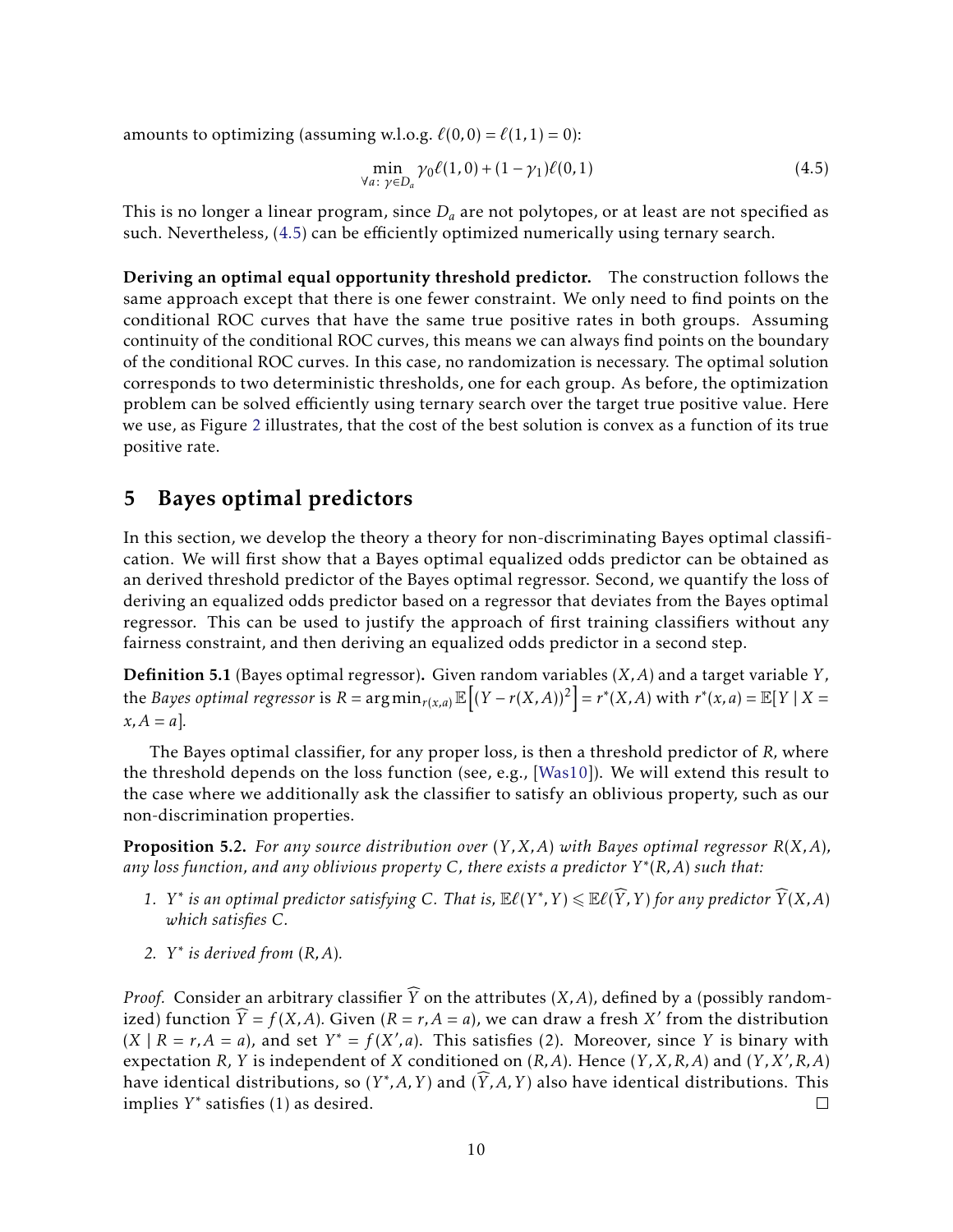

Figure 3: Graphical model for the proof of Proposition [5.2.](#page-9-1)

<span id="page-10-1"></span>Corollary 5.3 (Optimality characterization). *An optimal equalized odds predictor can be derived from the Bayes optimal regressor R and the protected attribute A. The same is true for an optimal equal opportunity predictor.*

## 5.1 Near optimality

We can furthermore show that if we can approximate the (unconstrained) Bayes optimal regressor well enough, then we can also construct a nearly optimal non-discriminating classifier.

To state the result, we introduce the following distance measure on random variables.

Definition 5.4. We define the *conditional Kolmogorov distance* between two random variables  $R, R' \in [0, 1]$  in the same probability space as *A* and *Y* as:

$$
d_{K}(R, R') \stackrel{\text{def}}{=} \max_{a, y \in \{0, 1\}} \sup_{t \in [0, 1]} \left| \Pr\left\{R > t \mid A = a, Y = y\right\} - \Pr\left\{R' > t \mid A = a, Y = y\right\} \right|.
$$
 (5.1)

Without the conditioning on *A* and *Y ,* this definition coincides with the standard Kolmogorov distance. Closeness in Kolmogorov distance is a rather weak requirement. We need the slightly stronger condition that the Kolmogorov distance is small for each of the four conditionings on *A* and *Y .* This captures the distance between the restricted ROC curves, as formalized next.

<span id="page-10-2"></span>**Lemma 5.5.** Let  $R, R' \in [0, 1]$  be random variables in the same probability space as A and Y. Then, *for any point p on a restricted ROC curve of R, there is a point q on the corresponding restricted ROC* √ *curve of*  $R'$  such that  $||p - q||_2 \leq \sqrt{2} \cdot d_K(R, R').$ 

*Proof.* Assume the point *p* is achieved by thresholding *R* at  $t \in [0,1]$ *. Let q* be the point on the ROC curve achieved by thresholding *R'* at the same threshold *t'*. After applying the definition to bound the distance in each coordinate, the claim follows from Pythagoras' theorem.  $\Box$ 

We can now show that an equalized odds predictor derived from a nearly optimal regressor is still nearly optimal among all equal odds predictors, while quantifying the loss in terms of the conditional Kolmogorov distance.

<span id="page-10-0"></span>**Theorem 5.6** (Near optimality). *Assume that*  $\ell$  *is a bounded loss function, and let*  $\widehat{R} \in [0,1]$  *be an arbitrary random variable. Then, there is an optimal equalized odds predictor Y* ∗ *and an equalized odds predictor*  $\widehat{Y}$  *derived from*  $(\widehat{R},A)$  *such that* 

$$
\mathbb{E}\ell(\widehat{Y},Y)\leqslant \mathbb{E}\ell(Y^*,Y)+2\sqrt{2}\cdot d_{\mathrm{K}}(\widehat{R},R^*),
$$

*where R* ∗ *is the Bayes optimal regressor. The same claim is true for equal opportunity.*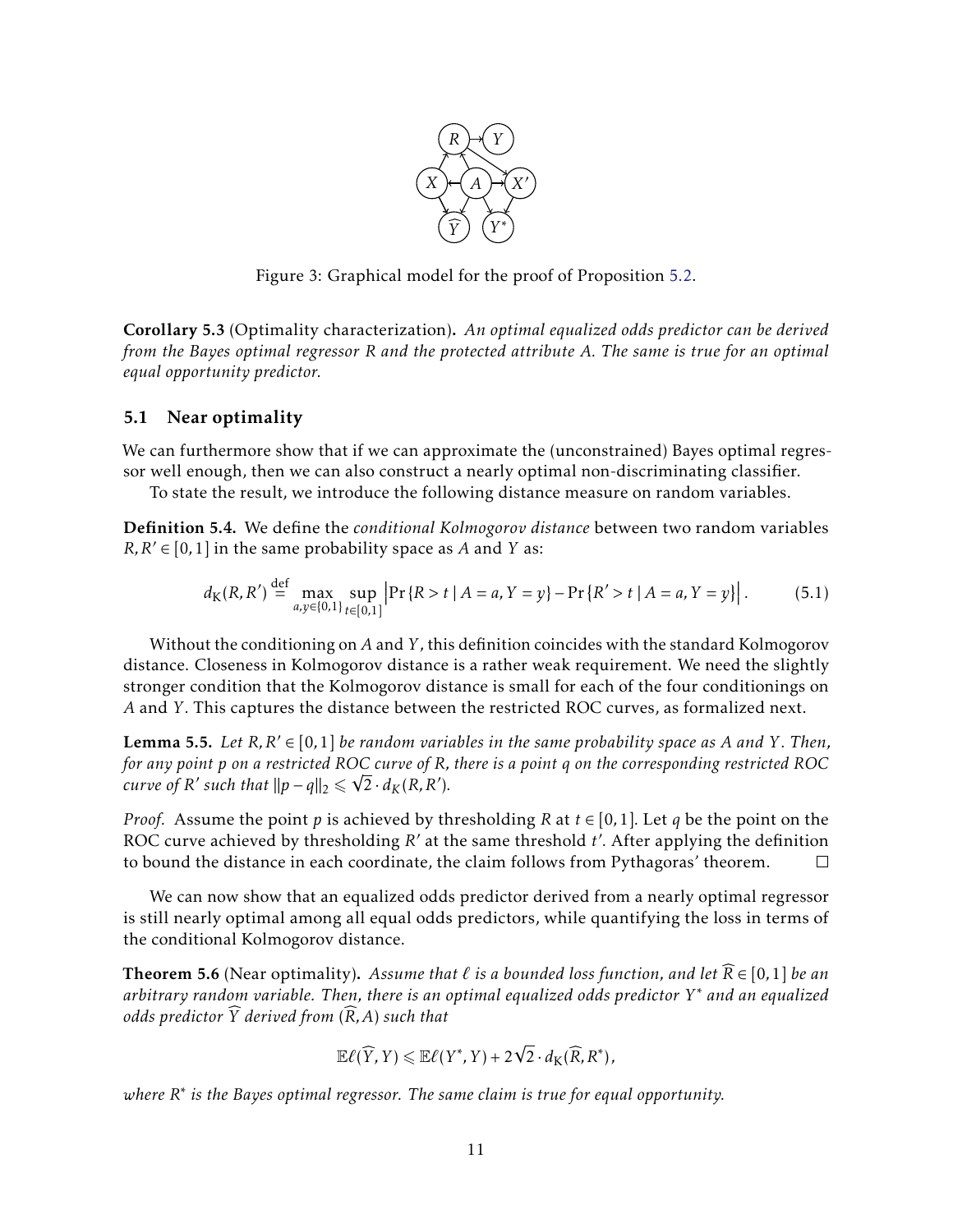*Proof of Theorem [5.6.](#page-10-0)* We prove the claim for equalized odds. The case of equal opportunity is analogous.

Fix the loss function  $\ell$  and the regressor  $\widehat{R}$ . Take  $Y^*$  to be the predictor derived from the Bayes optimal regressor *R* <sup>∗</sup> and *A.* By Corollary [5.3,](#page-10-1) we know that this is an optimal equalized odds predictor as required by the lemma. It remains to construct a derived equalized odds predictor  $\widehat{Y}$  and relate its loss to that of  $Y^*$ .

Recall the optimization problem for defining the optimal derived equalized odds predictor. Let  $\widehat{D}_a$  be the constraint region defined by  $\widehat{R}$ . Likewise, let  $D_a^*$  be the constraint region under  $R^*$ . The optimal classifier *Y*<sup>\*</sup> corresponds to a point  $p^* \in D_0^* \cap D_1^*$ 1 *.* As a consequence of Lemma [5.5,](#page-10-2) we can find (not necessarily identical) points  $q_0 \in \widehat{D}_0$  and  $q_1 \in \widehat{D}_1$  such that for all  $a \in \{0,1\}$ *,* 

$$
||p^* - q_a||_2 \leq \sqrt{2} \cdot d_K(\widehat{R}, R^*).
$$

We claim that this means we can also find a feasible point  $q \in \widehat{D}_0 \cap \widehat{D}_1$  such that

$$
||p^* - q||_2 \leq 2 \cdot d_K(\widehat{R}, R^*).
$$

To see this, assume without loss of generality that the first coordinate of  $q_1$  is greater than the first coordinate of  $q_0$ , and that all points  $p^*$ ,  $q_0$ ,  $q_1$  lie above the main diagonal. By definition of  $\overline{D}_1$ , we know that the entire line segment  $L_1$  from (0,0) to  $q_1$  is contained in  $\overline{D}_1$ . Similarly, the entire line segment *L*<sub>0</sub> between  $q_0$  and (1, 1) is contained in  $\widehat{D}_0$ . Now, take  $q \in L_0 \cap L_1$ . By construction,  $q \in D_0 \cap D_1$  defines a classifier *Y* derived from *R* and *A*. Moreover,

$$
||p^* - q||_2^2 \le ||p^* - q_0||_2^2 + ||p^* - q_0||_2^2 \le 4 \cdot d_K(\widehat{R}, R^*)^2.
$$

Finally, by assumption on the loss function, there is a vector  $v$  with  $||v||_2 \le$ √ 2 such that  $\mathbb{E}\ell(\widehat{Y}, Y) = \langle v, q \rangle$  and  $\mathbb{E}\ell(Y^*, Y) = \langle v, p^* \rangle$ . Applying Cauchy-Schwarz,

$$
\mathbb{E}\ell(\widehat{Y},Y)-\mathbb{E}\ell(Y^*,Y)=\langle v,q-p^*\rangle\leq ||v||_2\cdot ||q-p^*||_2\leq 2\sqrt{2}\cdot d_K(\widehat{R},R^*).
$$

√

This completes the proof.

## <span id="page-11-1"></span>6 Oblivious identifiability of discrimination

Before turning to analyzing data, we pause to consider to what extent "black box" oblivious tests like ours can identify discriminatory predictions. To shed light on this issue, we introduce two possible scenarios for the dependency structure of the score, the target and the protected attribute. We will argue that while these two scenarios can have fundamentally different interpretations from the point of view of fairness, they can be indistinguishable from their joint distribution. In particular, no oblivious test can resolve which of the two scenarios applies.

**Scenario I** Consider the dependency structure depicted in Figure [4.](#page-11-0) Here,  $X_1$  is a feature highly (even deterministically) correlated with the protected attribute *A*, but independent of the target *Y* given *A*. For example, *X*<sup>1</sup> might be "languages spoken at home" or "great great grandfather's profession". The target *Y* has a statistical correlation with the protected attribute. There's a second real-valued feature  $X_2$ correlated with *Y* , but only related to *A* through *Y* . For example, *X*<sup>2</sup>

<span id="page-11-0"></span>

 $\Box$ 

Figure 4: Graphical model for Scenario I.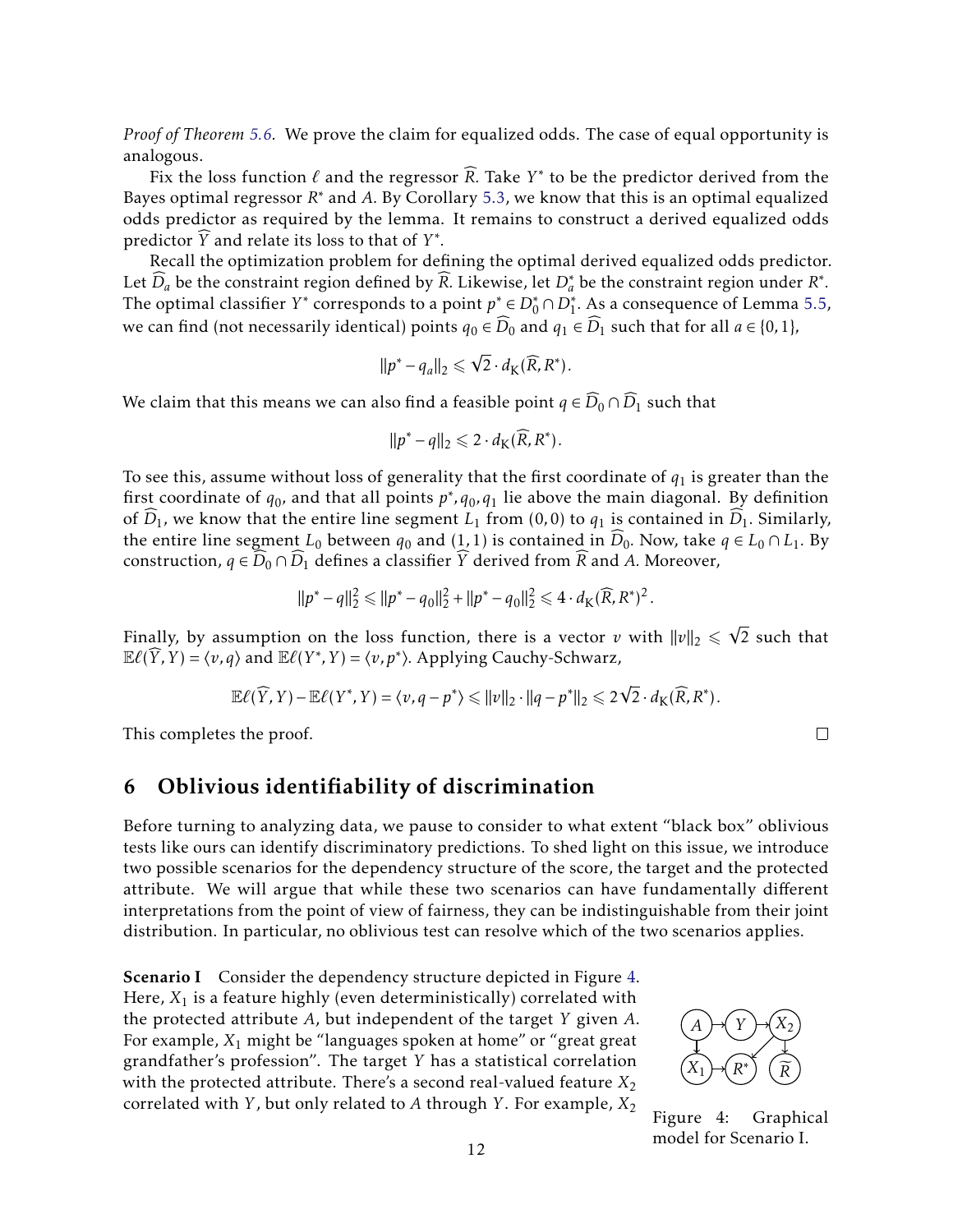might capture an applicant's driving record if applying for insurance, financial activity if applying for a loan, or criminal history in criminal justice situations. An intuitively "fair" predictor here is to use only the feature  $X_2$  through the score  $\overline{R} = X_2$ . The score  $\overline{R}$  satisfies equalized odds, since  $X_2$  and  $\overline{A}$ are independent conditional on *Y* . Because of the statistical correlation between *A* and *Y* , a better statistical predictor, with greater power, can be obtained by taking into account also the protected attribute *A*, or perhaps its surrogate *X*1. The statistically optimal predictor would have the form  $R^* = r_I^*$  $I_I^*(X_2,X_1)$ , biasing the score according to the protected attribute *A*. The score *R* <sup>∗</sup> does *not* satisfy equalized odds, and in a sense seems to be "profiling" based on *A.*

**Scenario II** Now consider the dependency structure depicted in Figure [5.](#page-12-0) Here  $X_3$  is a feature, e.g. "wealth" or "annual income", correlated with the protected attribute *A* and directly predictive of the target *Y* . That is, in this model, the probability of paying back of a loan is just a function of an individual's wealth, independent of their race. Using  $X_3$  on its own as a predictor, e.g. using the score  $R^* = X_3$ , does not naturally seem directly discriminatory. However, as can be seen from the dependency structure, this score does *not* satisfy equalized odds. We can correct it to satisfy equalized odds and consider the optimal non-discriminating predictor  $\overline{R} = \overline{r}_{II}(X_3, A)$ 

<span id="page-12-0"></span>

Figure 5: Graphical model for Scenario II.

that does satisfy equalized odds. If *A* and *X*3, and thus *A* and *Y* , are positively correlated, then *R*e would depend inversely on *A* (see numerical construction below), introducing a form of "corrective discrimination", so as to make  $\overline{R}$  is independent of  $\overline{A}$  given  $\overline{Y}$  (as is required by equalized odds).

## 6.1 Unidentifiability

The above two scenarios seem rather different. The optimal score  $R^*$  is in one case based directly on *A* or its surrogate, and in another only on a directly predictive feature, but this is not apparent by considering the equalized odds criterion, suggesting a possible shortcoming of equalized odds. In fact, as we will now see, the two scenarios are *indistinguishable* using any oblivious test. That is, no test based only on the target labels, the protected attribute and the score would give different indications for the optimal score *R*<sup>\*</sup> in the two scenarios. If it were judged unfair in one scenario, it would also be judged unfair in the other.

We will show this by constructing specific instantiations of the two scenarios where the joint distributions over  $(Y, A, R^*, \widetilde{R})$  are identical. The scenarios are thus unidentifiable based only on these joint distributions.

We will consider binary targets and protected attributes taking values in  $A, Y \in \{-1, 1\}$  and real valued features. We deviate from our convention of {0*,*1}-values only to simplify the resulting expressions. In Scenario I, let:

- $Pr{A = 1} = \frac{1}{2}$ , and  $X_1 = A$
- *Y* follows a logistic model parametrized based on *A*:  $Pr\{Y = y | A = a\} = \frac{1}{1 + exp(-2ay)}$
- $X_2$  is Gaussian with mean  $Y: X_2 = Y + \mathcal{N}(0, 1)$
- Optimal unconstrained and equalized odds scores are given by:  $R^* = X_1 + X_2 = A + X_2$ , and  $\widetilde{R} = X_2$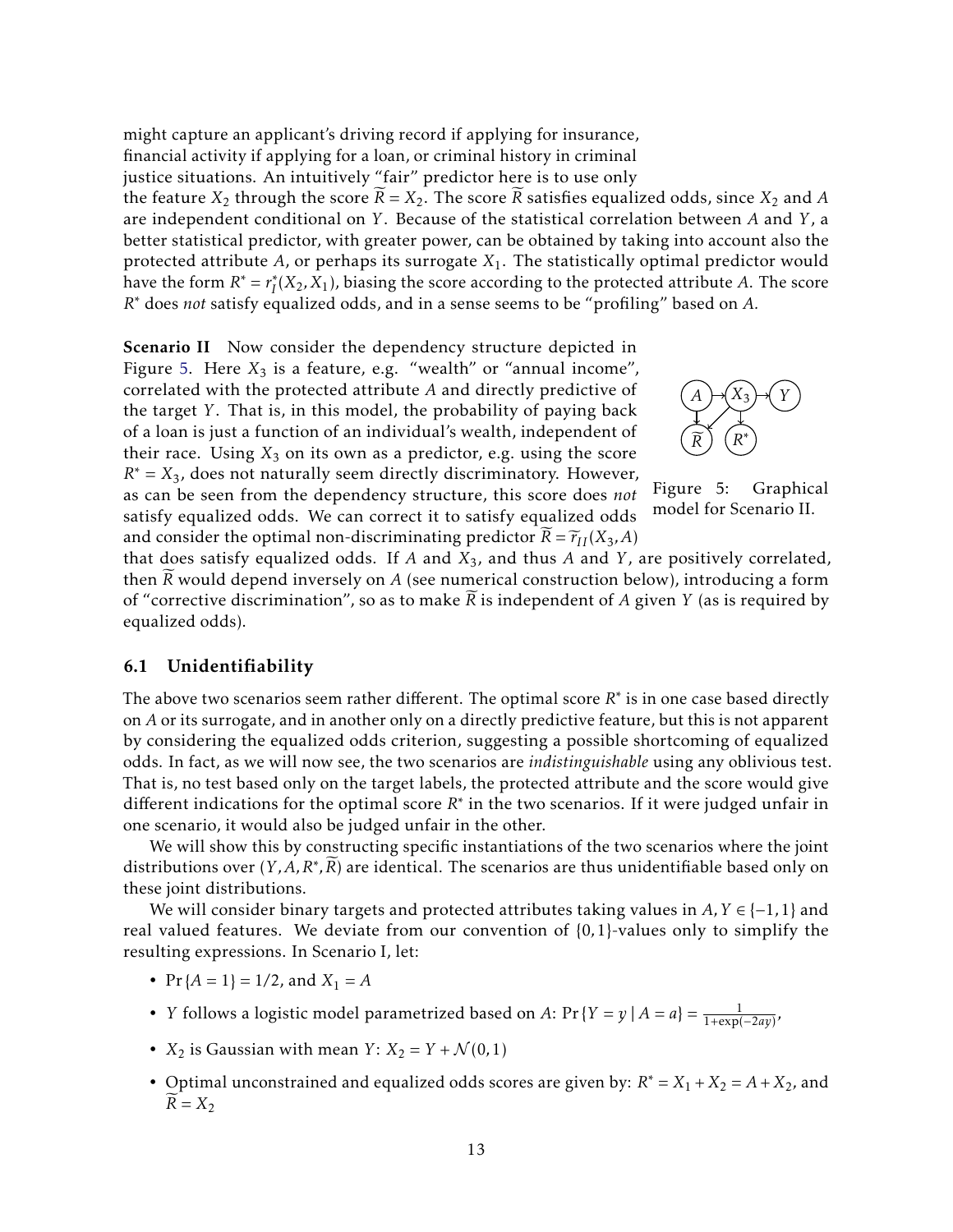<span id="page-13-0"></span>

Figure 6: Two possible directed dependency structures for the variables in scenarios I and II. The undirected (infrastructure graph) versions of both graphs are also possible.

In Scenario II, let:

- $Pr{A = 1} = 1/2$ .
- *X*<sub>3</sub> conditional on *A* = *a* is a mixture of two Gaussians:  $\mathcal{N}(a+1,1)$  with weight  $\frac{1}{1+\exp(-2a)}$ and  $\mathcal{N}(a-1,1)$  with weight  $\frac{1}{1+\exp(2a)}$ *.*
- *Y* follows a logistic model parametrized based on *X*<sub>3</sub>:  $Pr{Y = y | X_3 = x_3} = \frac{1}{1+exp{(-2yx_3)}}$ .
- Optimal unconstrained and equalized odds scores are given by:  $R^* = X_3$ , and  $\widetilde{R} = X_3 A$

The following proposition establishes the equivalence between the scenarios and the optimality of the scores (proof at end of section):

<span id="page-13-1"></span>**Proposition 6.1.** *The joint distributions of*  $(Y, A, R^*, \overline{R})$  *are identical in the above two scenarios. Moreover, R* <sup>∗</sup> *and <sup>R</sup>*<sup>e</sup> *are optimal unconstrained and equalized odds scores respectively, in that their ROC curves are optimal and for any loss function an optimal (unconstrained or equalized odds) classifier can be derived from them by thresholding.*

Not only can an oblivious test (based only on (*Y ,A,R*)) not distinguish between the two scenarios, but even having access to the features is not of much help. Suppose we have access to all three feature, i.e. to a joint distribution over  $(Y, A, X_1, X_2, X_3)$ —since the distributions over  $(Y, A, R^*, \widetilde{R})$  agree, we can construct such a joint distribution with  $X_2 = \widetilde{R}$  and  $X_3 = \widetilde{R}$ . The features are correlated with each other, with  $X_3 = X_1 + X_2$ . Without attaching meaning to the features or making causal assumptions about them, we do not gain any further insight on the two scores. In particular, both causal structures depicted in Figure [6](#page-13-0) are possible.

#### 6.2 Comparison of different oblivious measures

It is interesting to consider how different oblivious measures apply to the scores  $\widetilde{R}$  and  $R^*$  in these two scenarios.

As discussed in Section [4.2,](#page-7-0) a score satisfies equalized odds iff the conditional ROC curves agree for both values of *A*, which we refer to as having *identical* ROC curves.

Definition 6.2 (Identical ROC Curves). We say that a score *R* has *identical conditional ROC curves* if  $C_a(t) = C_{a'}(t)$  for all groups of *a, a'* and all  $t \in \mathbb{R}$ .

In particular, this property is achieved by an equalized odds score  $\widetilde{R}$ . Within each protected group, i.e. for each value  $A = a$ , the score  $R^*$  differs from  $\widetilde{R}$  by a fixed monotone transformation, namely an additive shift  $R^* = \widetilde{R} + A$ . Consider a derived threshold predictor  $\widehat{Y}(\widetilde{R}) = \mathbb{I}\left\{\widetilde{R} > t\right\}$ based on  $\widetilde{R}$ . Any such predictor obeys equalized odds. We can also derive the same predictor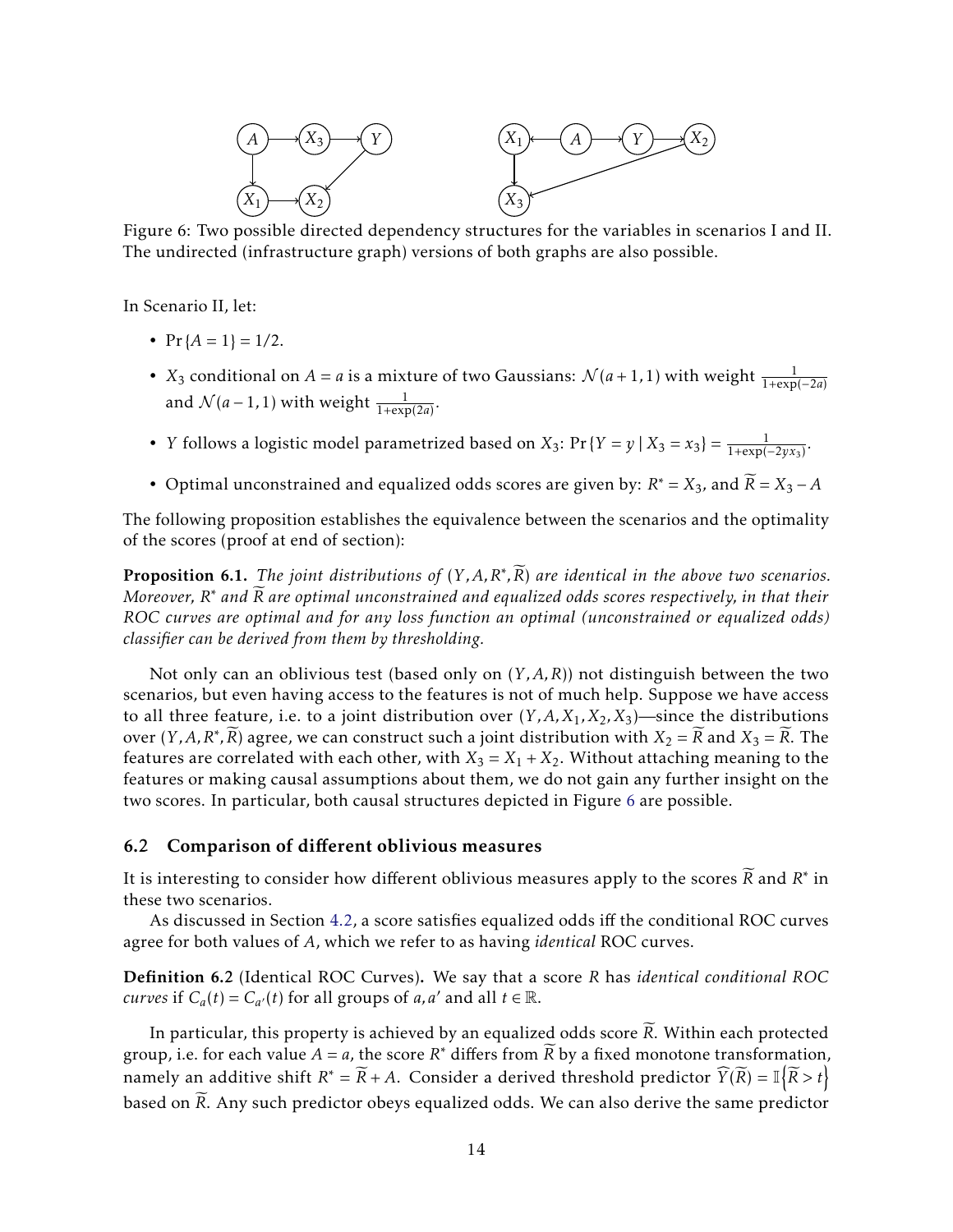deterministically from *R*<sup>\*</sup> and *A* as  $\widehat{Y}(R^*, A) = \mathbb{I}\{R^* > t_A\}$  where  $t_A = t - A$ . That is, in our particular example, *R*<sup>\*</sup> is special in that optimal equalized odds predictors can be derived from it (and the protected attribute *A*) deterministically, without the need to introduce randomness as in Section [4.2.](#page-7-0) In terms of the *A*-conditional ROC curves, this happens because the images of the conditional ROC curves  $C_0$  and  $C_1$  overlap, making it possible to choose points in the true/false-positive rate plane that are on both ROC curves. However, the same point on the conditional ROC curves correspond to different thresholds! Instead of  $C_0(t) = C_1(t)$ , for  $R^*$  we have  $C_0(t) = C_1(t-1)$ . We refer to this property as "matching" conditional ROC curves:

Definition 6.3 (Matching ROC curves). We say that a score *R* has *matching conditional ROC curves* if the images of all *A*-conditional ROC curves are the same, i.e., for all groups  $a, a'$ ,  ${C_a(t): t \in \mathbb{R} } = {C_{a'}(t): t \in \mathbb{R} }.$ 

Having matching conditional ROC curves corresponds to being deterministically correctable to be non-discriminating: If a predictor *R* has matching conditional ROC curves, then for any loss function the optimal equalized odds derived predictor is a deterministic function of *R* and *A*. But as our examples show, having matching ROC curves does not at all mean the score is itself non-discriminatory: it can be biased according to *A*, and a (deterministic) correction might be necessary in order to ensure equalized odds.

Having identical or matching ROC curves are properties of the conditional distribution *R*|*Y ,A*, also referred to as "model errors". Oblivious measures can also depend on the conditional distribution *Y* |*R,A*, also referred to as "target population errors". In particular, one might consider the following property:

Definition 6.4 (Matching frequencies). We say that a score *R* has *matching conditional frequencies*, if for all groups *a*, *a'* and all scores *t*, we have

$$
Pr\{Y=1 \mid R=t, A=a\} = Pr\{Y=1 \mid R=t, A=a'\}
$$

*.*

Matching conditional frequencies state that at a given score, both groups have the same probability of being labeled positive. The definition can also be phrased as requiring that the conditional distribution *Y* |*R,A* be independent of *A*. In other words, having matching conditional frequencies is equivalent to *A* and *Y* being independent conditioned on *R*. The corresponding dependency structure is  $Y - R - A$ . That is, the score *R* includes all possible information the protected attribute can provide on the target *Y*. Indeed having matching conditional frequencies means that the score is in a sense "optimally dependent" on the protected attribute *A*. Formally, for any loss function the optimal (unconstrained, possibly discriminatory) derived predictor  $\hat{Y}(R,A)$  would be a function of  $R$  alone, since  $R$  already includes all relevant information about *A*. In particular, an unconstrained optimal score, like *R* ∗ in our constructions, would satisfy matching conditional frequencies. Having matching frequencies can therefore be seen as a property indicating utilizing the protected attribute for optimal predictive power, rather then protecting discrimination based on it.

It is also worth noting the similarity between matching frequencies and a binary predictor  $\widehat{Y}$  having equal conditional precision, that is  $Pr\left\{Y = 1 \mid \widehat{Y} = \widehat{y}, A = a\right\} = Pr\left\{Y = 1 \mid \widehat{Y} = \widehat{y}, A = a'\right\}.$ Viewing  $\widehat{Y}$  as a score that takes two possible values, the notions agree. But *R* having matching conditional frequencies does *not* imply the threshold predictors  $\overline{Y}(R) = \mathbb{I}{R > t}$  will have matching precision—the conditional distributions *R*|*A* might be different, and these are involved in marginalizing over  $R > t$  and  $R \leq t$ .

To summarize, the properties of the scores in our scenarios are: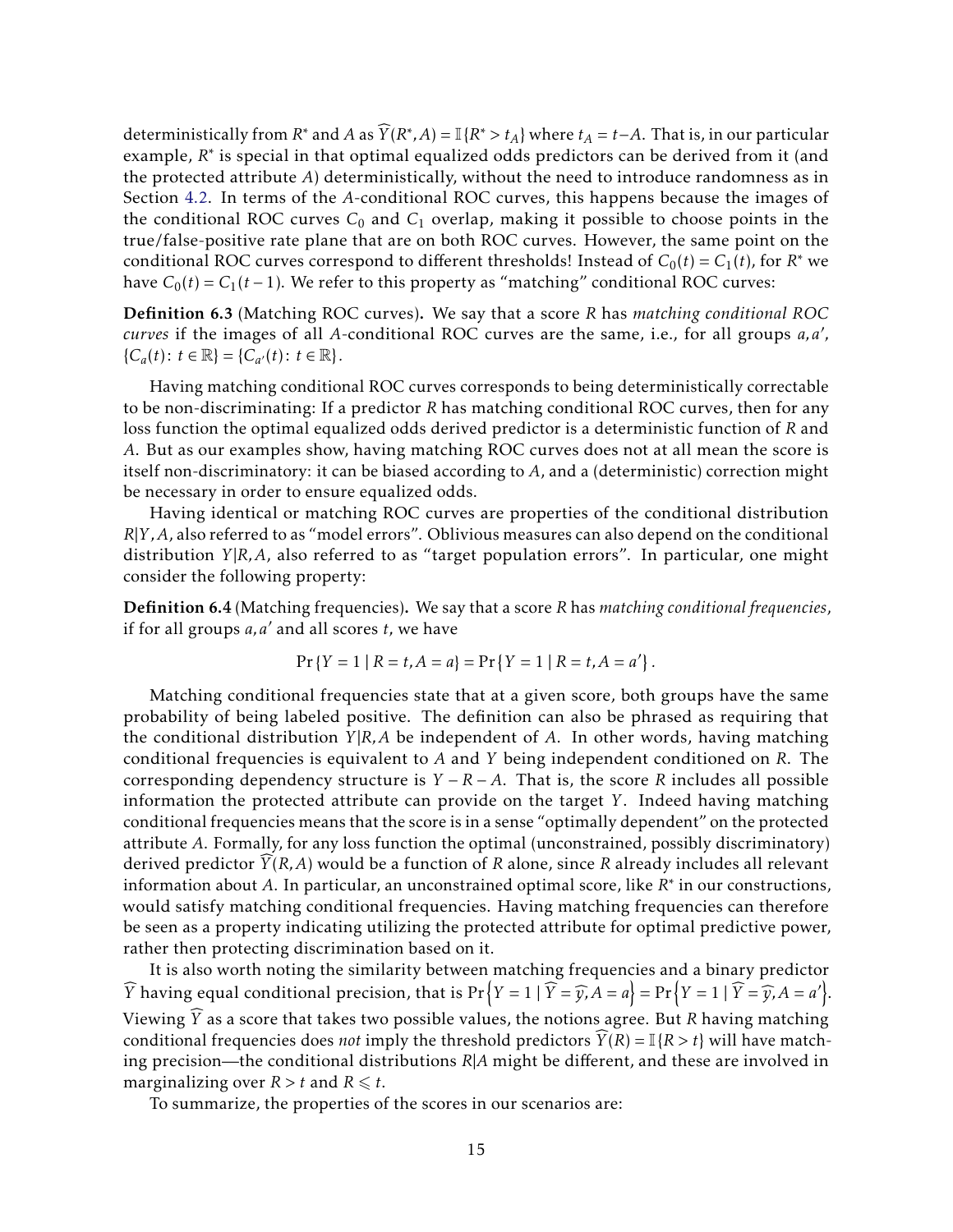- *R* ∗ is optimal based on the features and protected attribute, without any constraints.
- $\widetilde{R}$  is optimal among all equalized odds scores.
- $\widetilde{R}$  does satisfy equal odds,  $R^*$  does not satisfy equal odds.
- $\widetilde{R}$  has identical (thus matching) ROC curves,  $R^*$  has matching but non-identical ROC curves.
- $R^*$  has matching conditional frequencies, while  $\widetilde{R}$  does not.

#### Proof of Proposition [6.1](#page-13-1)

First consider Scenario I. The score  $\widetilde{R} = X_2$  obeys equalized odds due to the dependency structure. More broadly, if a score  $R = f(X_2, X_1)$  obeys equalized odds, for some randomized function f, it cannot depend on  $X_1$ : conditioned on *Y*,  $X_2$  is independent of  $A = X_1$ , and so any dependency of *f* on  $X_1$  would create a statistical dependency on  $A = X_1$  (still conditioned on *Y*) which is not allowed. We can verify that  $Pr{Y = y | X_2 = x_2} \propto Pr{Y = y} Pr{X_2 = x_2 | Y = y} \propto exp(2yx_2)$ which is monotone in  $X_2$ , and so for any loss function we would just want to threshold  $X_2$  and any function monotone in  $X_2$  would make an optimal equalized odds predictor.

To obtain the optimal unconstrained score consider

$$
\Pr\{Y = y \mid X_1 = x_1, X_2 = x_2\} \propto \Pr\{A = x_1\} \Pr\{Y = y \mid A = x_1\} \Pr\{X_2 = x_2 \mid Y = y\}
$$

$$
\propto \exp(2y(x_1 + x_2)).
$$

That is, optimal classification only depends on  $x_1 + x_2$  and so  $R^* = X_1 + X_2$  is optimal.

Turning to scenario II, since  $P(Y|X_3)$  is monotone in  $X_3$ , any monotone function of it is optimal (unconstrained), and the dependency structure implies its optimal even if we allow dependence on *A*. Furthermore, the conditional distribution *Y* |*X*<sup>3</sup> matched that of *Y* |*R* ∗ from scenario I since again we have  $Pr{Y = y|X_3 = x_3} \propto exp(2yx_3)$  by construction. Since we defined  $R^* = X_3$ , we have that the conditionals  $R^*|Y$  match. We can also verify that by construction  $X_3$ |*A* matches  $R^*$ |*A* in scenario I. Since in scenario I,  $R^*$  is optimal even dependent on *A*, we have that *A* is independent of *Y* conditioned on *R*<sup>\*</sup>, as in scenario II when we condition on  $X_3 = R^*$ . This establishes the joint distribution over  $(A, Y, R^*)$  is the same in both scenarios. Since  $\widetilde{R}$  is the same deterministic function of *A* and *R*<sup>\*</sup> in both scenarios, we can further conclude the joint distributions over A, Y, R<sup>\*</sup> and  $\widetilde{R}$  are the same. Since equalized odds is an oblivious property, once these distributions match, if *R* obeys equalized odds in scenario I, it also obeys it in scenario II.

## 7 Case study: FICO scores

We examine various fairness measures in the context of FICO scores with the protected attribute of race. FICO scores are a proprietary classifier widely used in the United States to predict credit worthiness. Our FICO data is based on a sample of 301536 TransUnion TransRisk scores from 2003 [\[Res07\]](#page-21-14). These scores, ranging from 300 to 850, try to predict credit risk; they form our score *R*. People were labeled as in *default* if they failed to pay a debt for at least 90 days on at least one account in the ensuing 18-24 month period; this gives an outcome *Y* . Our protected attribute *A* is race, which is restricted to four values: Asian, white non-Hispanic (labeled "white"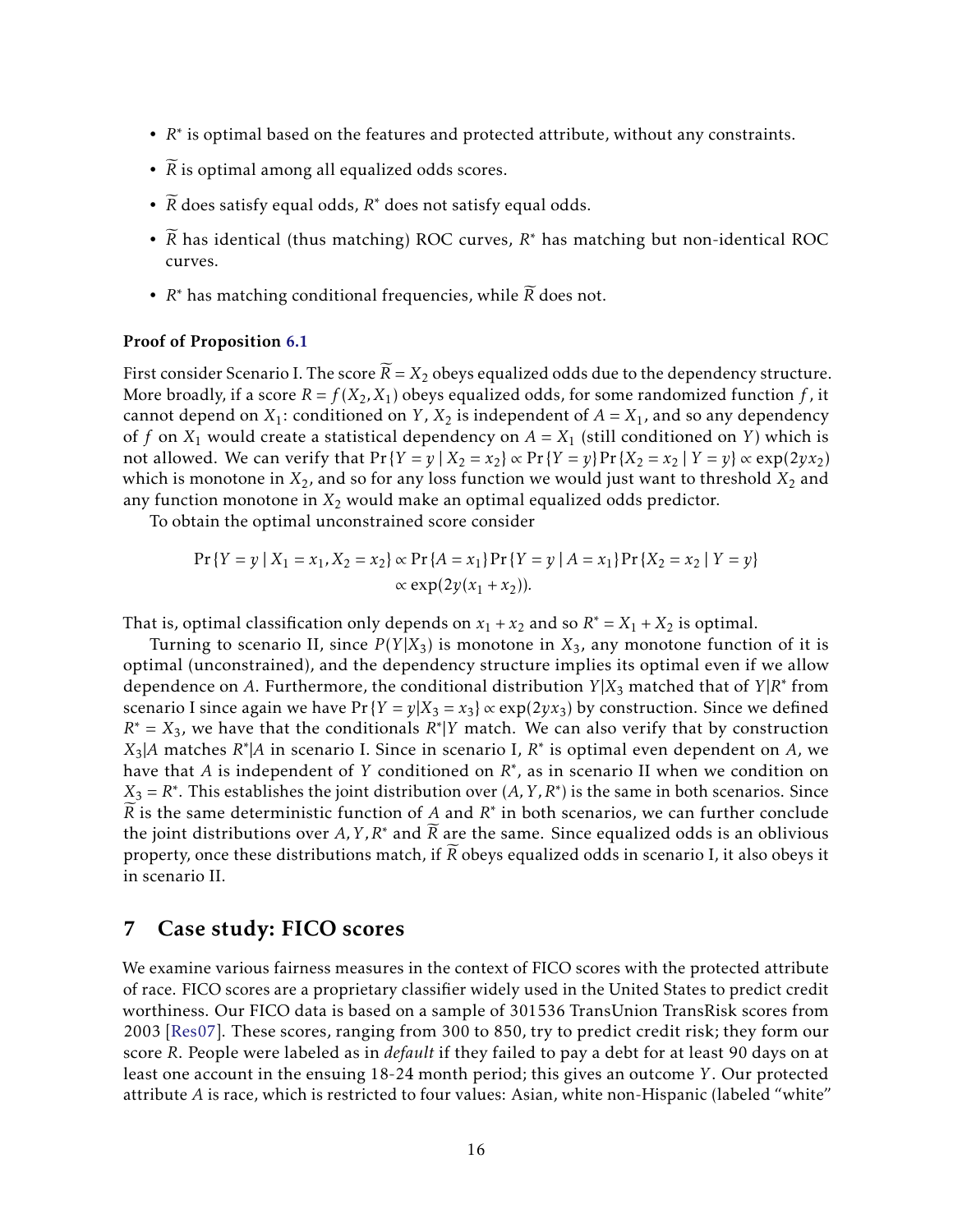in figures), Hispanic, and black. FICO scores are complicated proprietary classifiers based on features, like number of bank accounts kept, that could interact with culture—and hence race—in unfair ways. A credit score cutoff of 620 is commonly used for prime-rate loans $^1$  $^1$ ,

<span id="page-16-1"></span>

Figure 7: These two marginals, and the number of people per group, constitute our input data.

which corresponds to an any-account default rate of 18%. Note that this measures default on *any* account TransUnion was aware of; it corresponds to a much lower ( $\approx$  2%) chance of default on individual new loans. To illustrate the concepts, we use any-account default as our target *Y*—a higher positive rate better illustrates the difference between equalized odds and equal opportunity.

We therefore consider the behavior of a lender who makes money on default rates below this, i.e., for whom whom false positives (giving loans to people that default on any account) is 82/18 as expensive as false negatives (not giving a loan to people that don't default). The lender thus wants to construct a predictor  $\hat{Y}$  that is optimal with respect to this asymmetric loss. A typical classifier will pick a threshold per group and set  $\hat{Y} = 1$  for people with FICO scores above the threshold for their group. Given the marginal distributions for each group (Figure [7\)](#page-16-1), we can study the optimal profit-maximizing classifier under five different constraints on allowed predictors:

- Max profit has no fairness constraints, and will pick for each group the threshold that maximizes profit. This is the score at which 82% of people in that group do not default.
- Race blind requires the threshold to be the same for each group. Hence it will pick the single threshold at which 82% of people do not default overall, shown in Figure [8.](#page-17-0)
- Demographic parity picks for each group a threshold such that the fraction of group members that qualify for loans is the same.
- Equal opportunity picks for each group a threshold such that the fraction of *non-defaulting* group members that qualify for loans is the same.

<span id="page-16-0"></span><sup>1</sup><http://www.creditscoring.com/pages/bar.htm> (Accessed: 2016-09-20)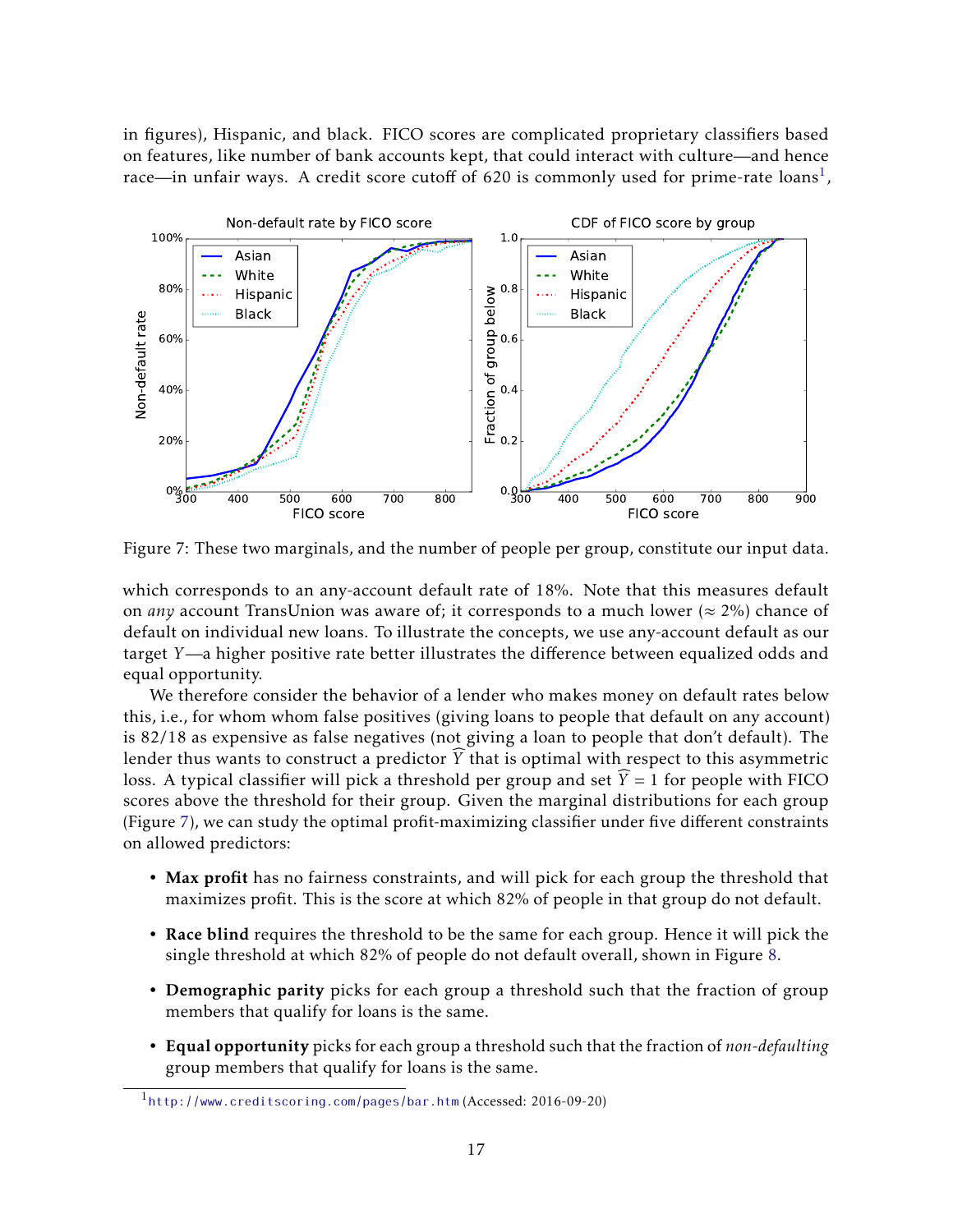<span id="page-17-0"></span>

Figure 8: The common FICO threshold of 620 corresponds to a non-default rate of 82%. Rescaling the *x* axis to represent the within-group thresholds (right),  $Pr[\widehat{Y} = 1 | Y = 1, A]$  is the fraction of the area under the curve that is shaded. This means black non-defaulters are much less likely to qualify for loans than white or Asian ones, so a race blind score threshold violates our fairness definitions.

• Equalized odds requires both the fraction of non-defaulters that qualify for loans and the fraction of defaulters that qualify for loans to be constant across groups. This cannot be achieved with a single threshold for each group, but requires randomization. There are many ways to do it; here, we pick *two* thresholds for each group, so above both thresholds people always qualify and between the thresholds people qualify with some probability.

We could generalize the above constraints to allow non-threshold classifiers, but we can show that each profit-maximizing classifier will use thresholds. As shown in Section [4,](#page-4-0) the optimal thresholds can be computed efficiently; the results are shown in Figure [9.](#page-18-0) Our proposed fairness definitions give thresholds between those of max-profit/race-blind thresholds and of demographic parity. Figure [10](#page-19-0) plots the ROC curves for each group. It should be emphasized that differences in the ROC curve do not indicate differences in default behavior but rather differences in prediction accuracy—lower curves indicate FICO scores are less predictive for those populations. This demonstrates, as one should expect, that the majority (white) group is classified more accurately than minority groups, even over-represented minority groups like Asians.

The left side of Figure [11](#page-19-1) shows the fraction of people that wouldn't default that would qualify for loans by the various metrics. Under max-profit and race-blind thresholds, we find that black people that would not default have a significantly harder time qualifying for loans than others. Under demographic parity, the situation is reversed.

The right side of Figure [11](#page-19-1) gives the profit achieved by each method, as a fraction of the max profit achievable. We show this as a function of the non-default rate above which loans are profitable (i.e. 82% in the other figures). At 82%, we find that a race blind threshold gets 99.3% of the maximal profit, equal opportunity gets 92.8%, equalized odds gets 80.2%, and demographic parity gets 69.8%. So equal opportunity fairness costs less than a quarter what demographic parity costs—and if the classifier improves, this would reduce further.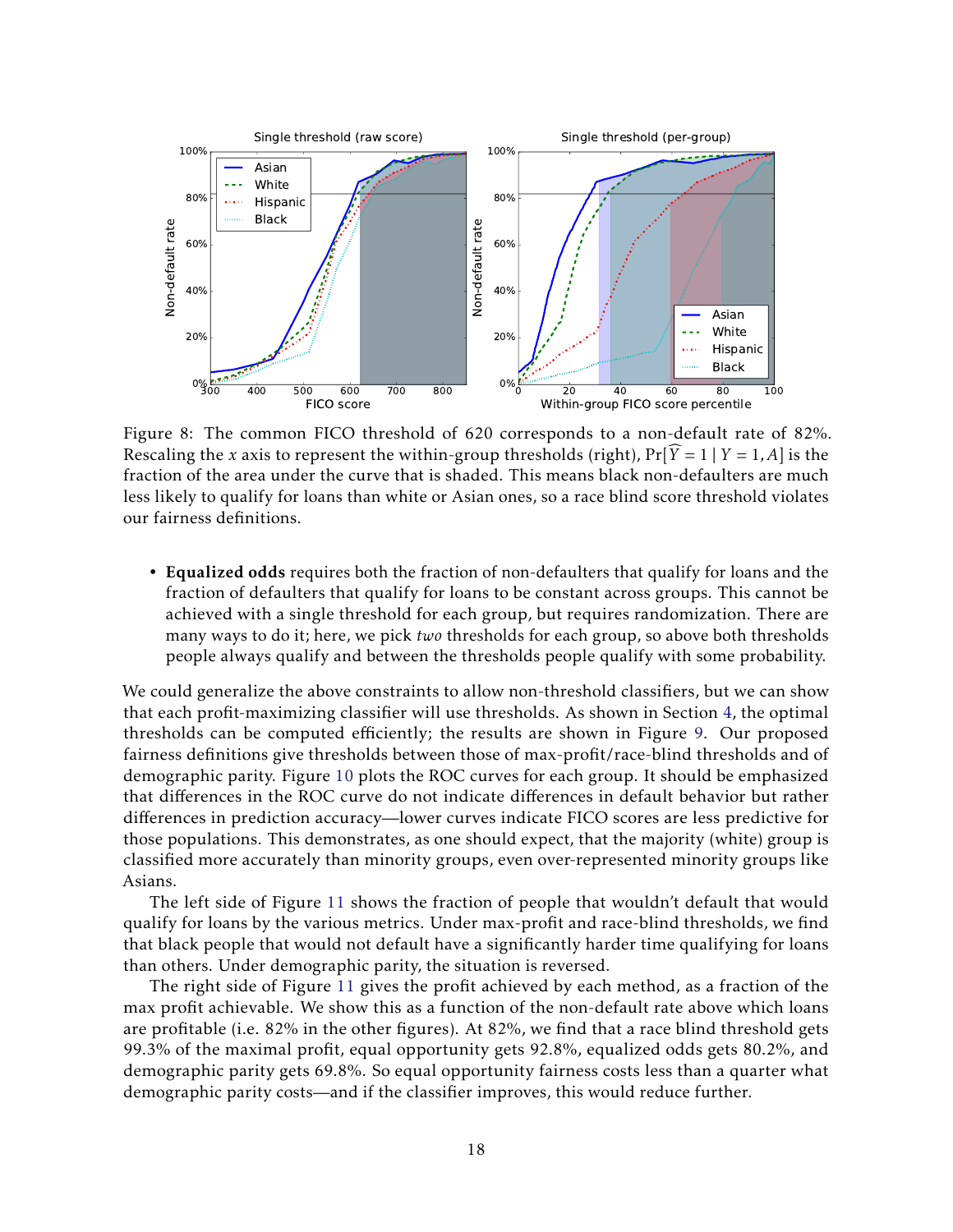<span id="page-18-0"></span>

Figure 9: FICO thresholds for various definitions of fairness. The equal odds method does not give a single threshold, but instead  $Pr[\widehat{Y} = 1 | R, A]$  increases over some not uniquely defined range; we pick the one containing the fewest people. Observe that, within each race, the equal opportunity threshold and average equal odds threshold lie between the max profit threshold and equal demography thresholds.

The difference between equal odds and equal opportunity is that under equal opportunity, the classifier can make use of its better accuracy among whites. Under equal odds this is viewed as unfair, since it means that white people who wouldn't pay their loans have a harder time getting them than minorities who wouldn't pay their loans. An equal odds classifier must classify everyone as poorly as the hardest group, which is why it costs over twice as much in this case. This also leads to more conservative lending, so it is slightly harder for non-defaulters of all groups to get loans.

The equal opportunity classifier does make it easier for defaulters to get loans if they are minorities, but the incentives are aligned properly. Under max profit, a small group may not be worth figuring out how to classify and so be treated poorly, since the classifier can't identify the qualified individuals. Under equal opportunity, such poorly-classified groups are instead treated better than well-classified groups. The cost is thus born by the company using the classifier, which can decide to invest in better classification, rather than the classified group, which cannot. Equalized odds gives a similar, but much stronger, incentive since the cost for a small group is not proportional to its size.

While race blindness achieves high profit, the fairness guarantee is quite weak. As with max profit, small groups may be classified poorly and so treated poorly, and the company has little incentive to improve the accuracy. Furthermore, when race is redundantly encoded, race blindness degenerates into max profit.

## 8 Conclusions

We proposed a fairness measure that accomplishes two important desiderata. First, it remedies the main conceptual shortcomings of demographic parity as a fairness notion. Second, it is fully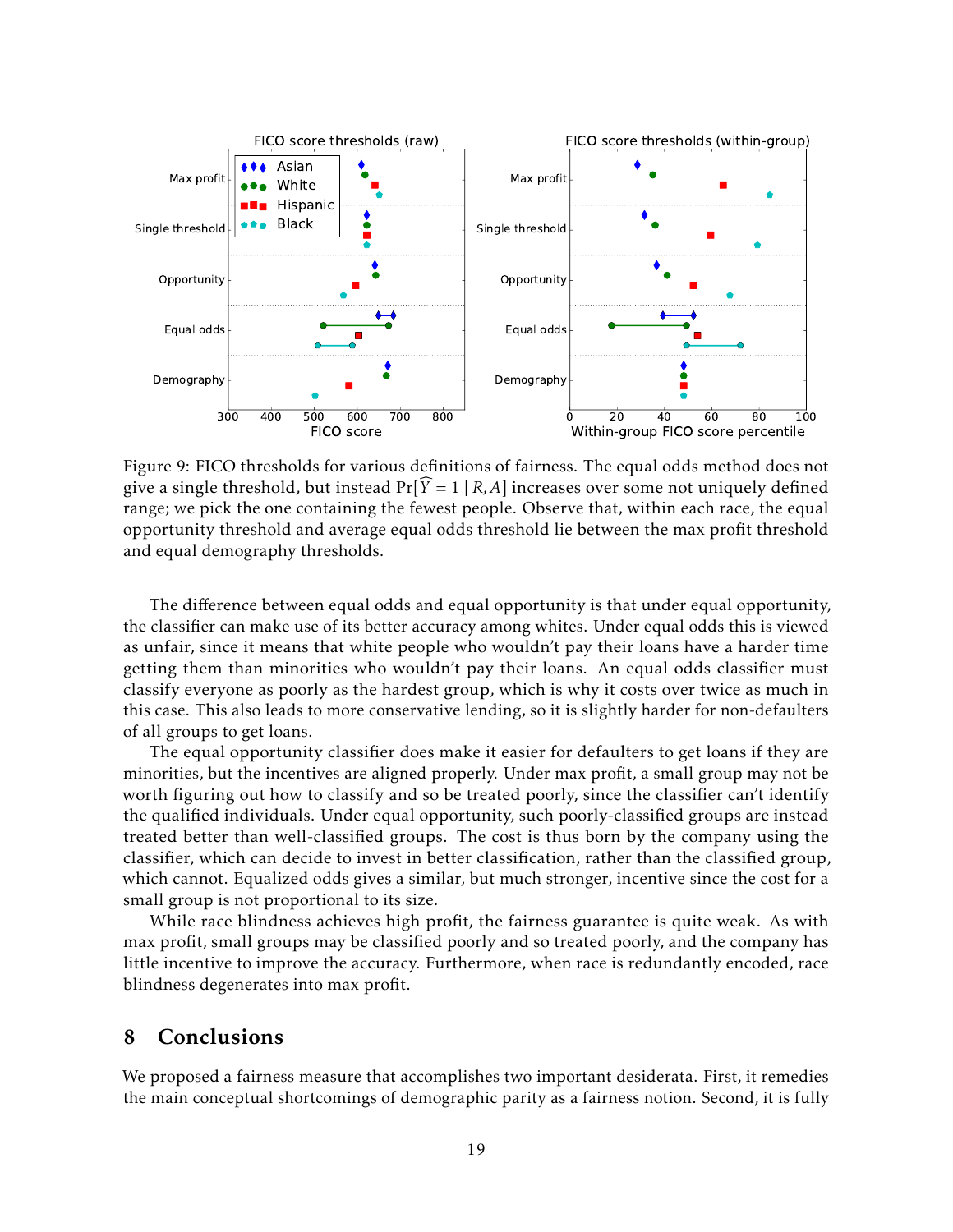<span id="page-19-0"></span>

Figure 10: The ROC curve for using FICO score to identify non-defaulters. Within a group, we can achieve any convex combination of these outcomes. Equality of opportunity picks points along the same horizontal line. Equal odds picks a point below all lines.

<span id="page-19-1"></span>

Figure 11: On the left, we see the fraction of non-defaulters that would get loans. On the right, we see the profit achievable for each notion of fairness, as a function of the false positive/negative trade-off.

aligned with the central goal of supervised machine learning, that is, to build higher accuracy classifiers. In light of our results, we draw several conclusions aimed to help interpret and apply our framework effectively.

Choose reliable target variables. Our notion requires access to observed outcomes such as default rates in the loan setting. This is precisely the same requirement that supervised learning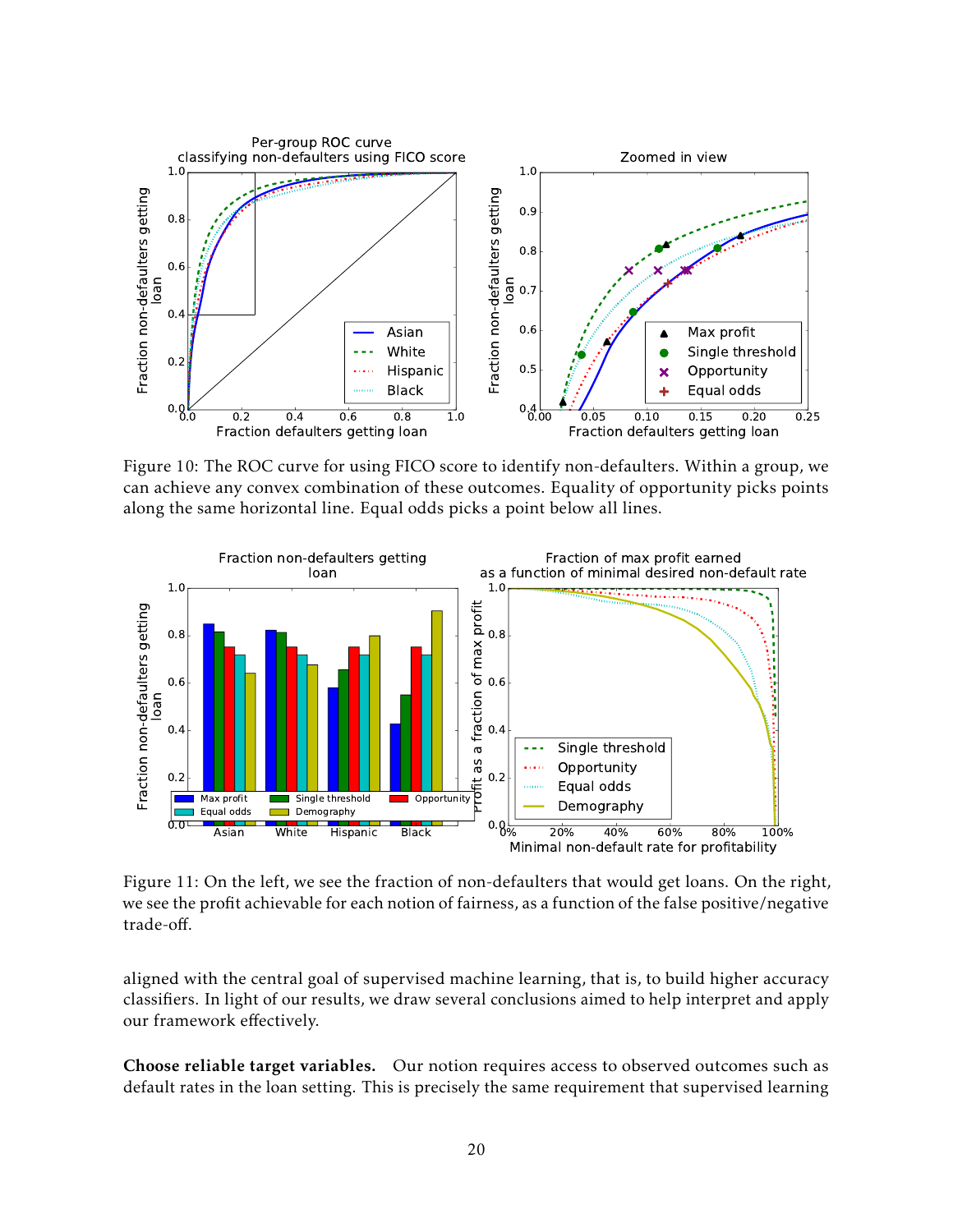generally has. The broad success of supervised learning demonstrates that this requirement is met in many important applications. That said, having access to reliable "labeled data" is not always possible. Moreover, the measurement of the target variable might in itself be unreliable or biased. Domain-specific scrutiny is required in defining and collecting a reliable target variable.

Measuring unfairness, rather than proving fairness. Due to the limitations we described, satisfying our notion (or any other oblivious measure) should not be considered a conclusive *proof of fairness*. Similarly, violations of our condition are not meant to be a proof of unfairness. Rather we envision our framework as providing a reasonable way of discovering and measuring potential concerns that require further scrutiny. We believe that resolving fairness concerns is ultimately impossible without substantial domain-specific investigation. This realization echoes earlier findings in "Fairness through Awareness"  $[DHP^+12]$  $[DHP^+12]$  describing the task-specific nature of fairness.

Incentives. Requiring equalized odds creates an incentive structure for the entity building the predictor that aligns well with achieving fairness. Achieving better prediction with equalized odds requires collecting features that more directly capture the target *Y* , unrelated to its correlation with the protected attribute. Deriving an equalized odds predictor from a score involves considering the pointwise minimum ROC curve among different protected groups, encouraging constructing of predictors that are accurate in all groups, e.g., by collecting data appropriately or basing prediction on features predictive in all groups.

When to use our post-processing step. An important feature of our notion is that it can be achieved via a simple and efficient post-processing step. In fact, this step requires only aggregate information about the data and therefore could even be carried out in a privacypreserving manner (formally, via Differential Privacy). In contrast, many other approaches require changing a usually complex machine learning training pipeline, or require access to raw data. Despite its simplicity, our post-processing step exhibits a strong optimality principle. If the underlying score was close to optimal, then the derived predictor will be close to optimal among all predictors satisfying our definition. However, this does not mean that the predictor is necessarily good in an absolute sense. It also does not mean that the loss compared to the original predictor is always small. An alternative to using our post-processing step is always to invest in better features and more data. Only when this is no longer an option, should our post-processing step be applied.

Predictive affirmative action. In some situations, including Scenario II in Section [6,](#page-11-1) the equalized odds predictor can be thought of as introducing some sort of affirmative action: the optimally predictive score *R*<sup>\*</sup> is shifted based on *A*. This shift compensates for the fact that, due to uncertainty, the score is in a sense more biased then the target label (roughly, *R* ∗ is more correlated with *A* then *Y* is correlated with *A*). Informally speaking, our approach transfers the *burden of uncertainty* from the protected class to the decision maker. We believe this is a reasonable proposal, since it incentivizes the decision maker to invest additional resources toward building a better model.